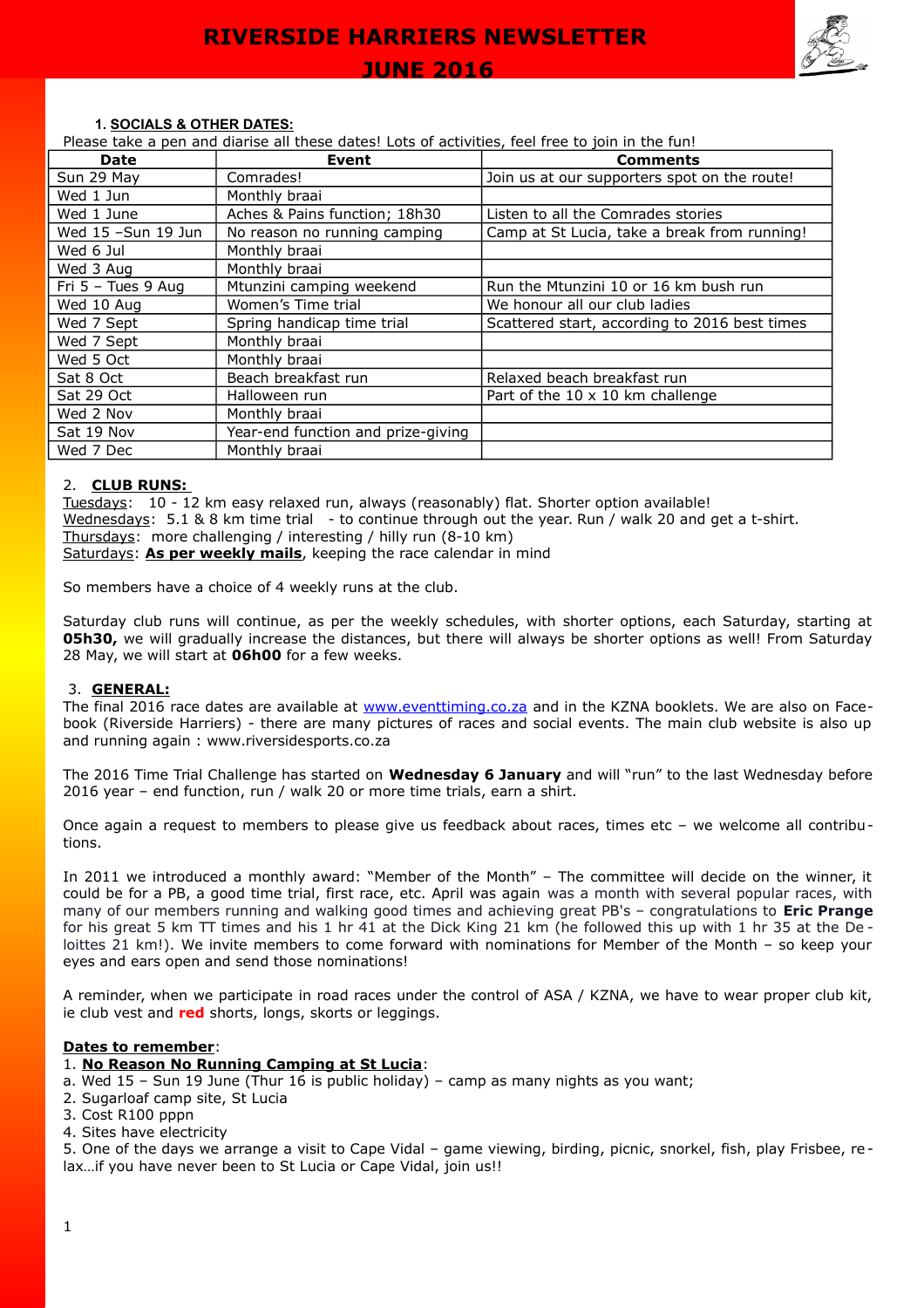

## 2. **Mtunzini Camping:**

- a. Fri 5 Tues 9 Aug (9 Aug is a public holiday) camp as many nights as you want;
- 2. Camp in Umlalazi nature reserve
- 3. Cost R100 pppn
- 4. Sites have electricity
- 5. We play a relaxed 9 holes of golf on Saturday 6 Aug;
- 6. We run the Mtunzini Bush run (10 or 16 km) on Sunday 7 Aug
- 7. The rest of the time we simply mingle, chill, walk, sit, fish, braai and relax!

For both weekends, names and queries to Emile.

Important note: we as Riverside Harriers promote a policy of NO LITTERING – so during races, please try and throw sachets in the allocated bins or boxes, even if you have to run with an empty sachet to the next water table.

We have 56 Comrades entries, but to the best of our knowledge, the following members are running Comrades : **Evelyn O' Byrne, Chantel Robins, Maxine Stobart, Michelle Maharaj, Pam Jones, Tarryn Payne, Taryn Brown, Terri Atkinson, Ann Turner, Barbara Florence, Nicola Hewitt, Sally Botha, Taron Ridsdale, Craig Speirs, Ivan Freese, John McClelland (**going for **Green!**)**, Larry Wood, Andries Nkuna, Bruce Anderson, Dave Elliott, Dumisani Shoyise (**going for **Green!**)**, Geoff Speirs, Graham Christensen, Kevin Keddie, Lee Wearne, Neil Gibb, Nick Tingle, Richard Widows, Rojean Hanekon, Vinnie Papenfus, Wanda Zungu, Clint Morgan, Dale Johnson, Graeme Philips, Greg Labuscagne, Johann van Rooyen, Nicholus Mhlengana, Njabulo Dlamini, Ryan Morgan, Wessel Cronje, Scott Couper** - we salute you and wish you well!

Our club tent will be at about 47 km, about 1 km before Kearsney College (as you run), on the left hand side, opposite Heide's farm stall. Everybody is invited to join us, we have skottel braai and encourage all the runners, just make a note of the road closures, we are normally there by 05h30. Runners are welcome to give goodies (food, drinks gels, clean socks etc) to Emile or Leslie, the few days before the run. If you need to leave earlier, make sure you park on the southern side of the road.

#### \*\*\*\*\*\*\*\*\*\*\*\*\*\*\*\*\*\*\*\*\*\*\*\*\*\*\*\*\*\*\*\*\*

The 2016 **MOST MILEAGE** competition has started - this is a fun competition, anybody can participate, simply send us your monthly mileage (running races, training, walking - not treadmill running, sleepwalking, swimming, cycling!). Mileage must be received before the 15th of the next month, or you forfeit the km's for that month. There is a trophy for the winner!! As an incentive, Certificates will be awarded to runners achieving more than 1000 km, and walkers who do more than 500 km. The 2015 winner was a walker, the legendary **Barry Marshall.**

| Name                  | Jan    | Feb    | March  | Apr    | Total   |
|-----------------------|--------|--------|--------|--------|---------|
| Nicola Hewitt         | 310    | 322    | 296.8  | 390.5  | 1319.3  |
| Tarryn Payne          | 271.43 | 253    | 307    | 405    | 1236.43 |
| Sally Botha           | 220    | 228.8  | 257    | 380.7  | 1086.3  |
| Andrea Moroney        | 308    | 253    | 197    | 297    | 1055    |
| Scott Couper          | 214    | 198    | 281    | 289.6  | 982.6   |
| Ivan Freese           | 207    | 196.47 | 258.38 | 279.89 | 941.74  |
| Johann van Rooyen     | 256    | 244    | 204    | 218    | 922     |
| <b>Chantel Robins</b> | 241.62 | 84     | 218.67 | 329.31 | 913.6   |
| Dale Johnson          | 198    | 218    | 266    | 230.5  | 912.5   |
| Terri Atkinson        | 237    | 164    | 227    | 264    | 892     |
| Michelle Maharaj      | 71.56  | 204.92 | 267.21 | 302    | 845.71  |
| Ann Turner            | 130    | 226    | 204    | 209    | 769     |
| Ampie Niehaus         | 289    | 152    | 233    | 93     | 767     |
| Jana Niehaus          | 178    | 150    | 195    | 206    | 729     |
| Tamlyn Reid           | 178    | 158    | 181    | 208    | 725     |
| Pam Jones             | 129    | 108    | 182    | 271.2  | 690.2   |
| Andries Nkuna         | 153    | 130    | 184.2  | 193    | 660.2   |
| Rob Goldman           | 205    | 149    | 160    | 140    | 654     |
| Alison Chadwick       | 210.36 | 155    | 152    | 135    | 652.36  |
| Jaco Smith            | 185.3  | 105.77 | 183.91 | 176.27 | 651.25  |
| <b>Bruce Anderson</b> | 133    | 160    | 107    | 198    | 598     |
| <b>Ted Liddiatt</b>   | 139    | 147.2  | 153    | 139.1  | 578.3   |
| Margie Liddiatt       | 139    | 137.2  | 143    | 127.1  | 546.9   |
| Sally Goldman         | 138.5  | 136    | 133    | 97     | 504     |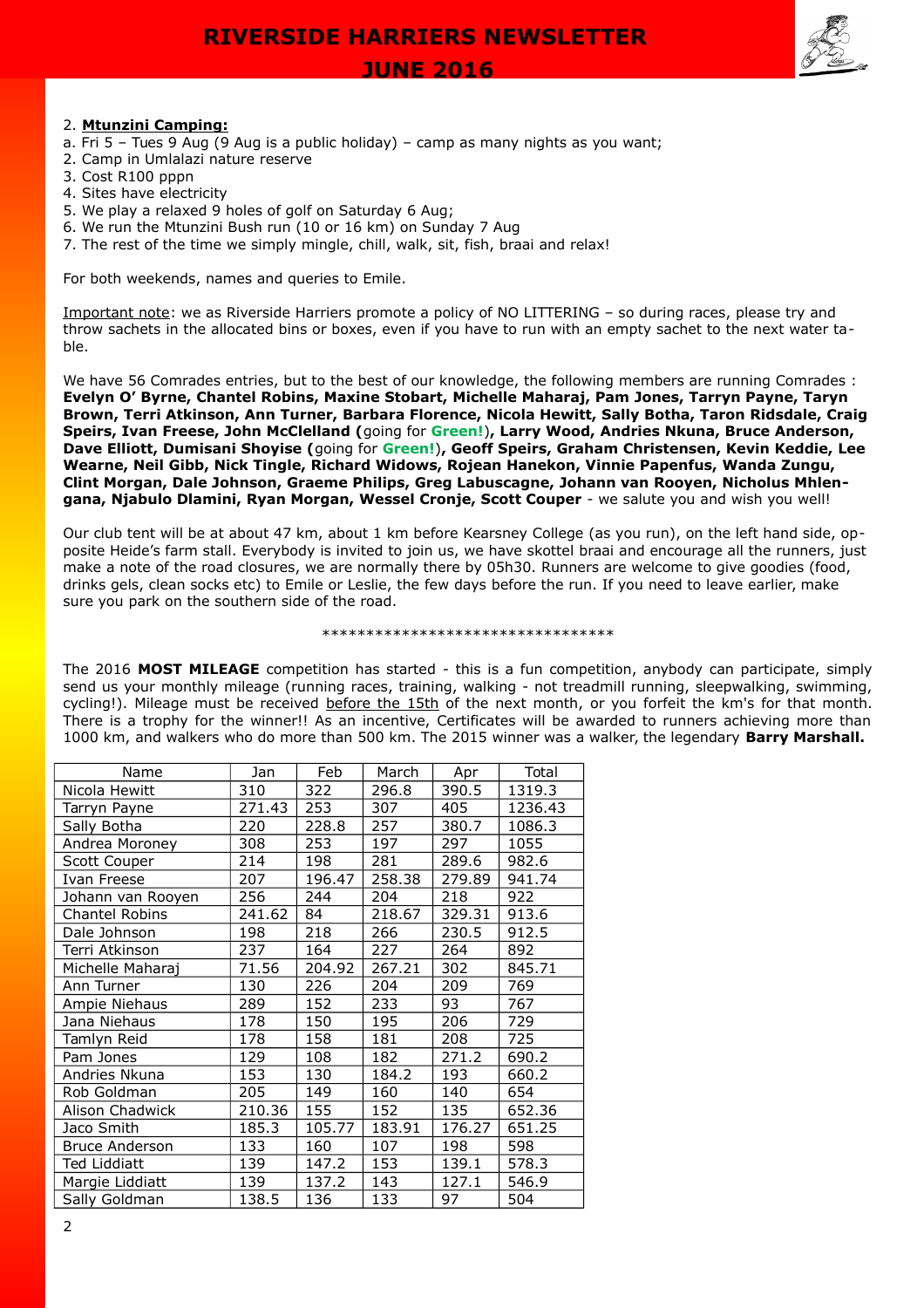## **JUNE 2016**

| 110.7  | 29.7   | 152.35 | 205.4 | 498.15 |
|--------|--------|--------|-------|--------|
| 81     | 51     | 230    | 123   | 485    |
| 143.25 | 149.23 | 156.83 |       | 449.31 |
| 103.41 | 134.36 | 93     | 116   | 446.77 |
| 124    | 98     | 111    | 104   | 437    |
| 145    | 150    | 30     | 110   | 435    |
| 228    | 45.5   | 56     | 97.5  | 427    |
| 106    | 85     | 80     | 156   | 427    |
| 112    | 152    | 80     | 79    | 423    |
| 198    | 106    | 95     | 12    | 411    |
| 135    | 108    | 67     | 101   | 411    |
|        | 131    | 123    | 119   | 373    |
| 173    | 60     | 73     | 54    | 360    |
| 96     | 96     | 62.5   | 73    | 3275   |
| 35     | 60     | 65     | 125   | 286    |
|        | 100    | 52.6   | 95.7  | 248.3  |
| 14     | 58     | 40.5   | 71    | 183.5  |
| 93.79  |        |        |       | 93.79  |
|        |        |        |       |        |

#### 1. **The 2016 10x10 Challenge**

To encourage members to **participate** in 10 km races, we have introduced a 10 km competition in 2010: THE 10 X 10 KM CHALLENGE - participate in these 10 nominated 10 km events, earn 2 points for participating, earn 1 point for every time you improve your previous best time, then we will have the 10 km King at the end of the competition. Everybody welcome to participate. The 2015 winner was **Glynnis Scallan. Please send us your times, in case we do not get race results**.

- 1. 24 Jan : Kearsney
- 2. 6 March :Stella
- 3. 20 March : Gaterite / Verulam
- 4.. 17 April : Tongaat
- 5. 8 May :Durban City **CANCELLED REPLACED BY RACE ON 2 OCTOBER**
- 6. 15 May : Starling Plumbers / Mt Edgecombe
- 7. 10 July : Forest 10 km
- 8. 21 Aug : Durban Runner
- 9. 11 Sept : SAPS
- 10. 2 Oct: Newlands 10 km **NEW!**
- 11. 29 October : Our own club Halloween run get points for taking part, no times recorded

It is looking very crowded at the top!

| Name                | Kearsney | Stella | Gate  | Tong  | <b>MEV</b> | Total |
|---------------------|----------|--------|-------|-------|------------|-------|
| Monique Ward        | 56:39    | 50:08  | 49:47 | 48:38 | 47:53      | 14    |
| <b>Brett Ward</b>   | 74:45    | 66:00  | 64:08 | 63:14 | 60:58      | 14    |
| Liesl Quinn         | 77:47    | 72:58  | 72:16 | 69:12 | 67:28      | 14    |
| Rose Whittington    | 100:05   | 96:22  | 92:45 | 91:37 | 89:06      | 14    |
| <b>Ted Liddiatt</b> | 71:51    | 75:15  | 65:40 | 62:36 | 62:35      | 13    |
| Di Ching            | 89:06    | 82:49  | 82:03 | 81:03 | 81:30      | 13    |
| Patrick Rostenne    | 73:53    | 65:54  | 66:25 | 64:00 | 61:11      | 13    |
| Tracy Blakeway      | 100:04   | 96:22  | 97:22 | 92:57 | 93:43      | 12    |
| Margie Liddiatt     | 77:35    | 80:03  | 74:01 | 70:38 | 71:26      | 12    |
| Llewellyn Anderson  | 77:49    | 72:57  |       | 69:12 | 67:28      | 11    |
| Fiona Calitz        |          | 82:30  | 78:46 | 75:56 | 72:30      | 11    |
| Emile Streicher     | 74:45    | 66:00  |       | 63:14 | 60:58      | 11    |
| Juanita Sutton      |          | 88:56  | 90:39 | 87:57 | 84:36      | 10    |
| Janis Nicholls      |          | 97:19  | 98:52 | 94:16 | 91:08      | 10    |
| Gale Viljoen        | 90:46    | 75:15  | 75:47 | 85:36 |            | 9     |
| Helen Marshall      | 82:01    | 75:16  | 75:11 |       |            | 8     |
| Lindsey Rogerson    |          | 50:55  |       | 50:00 | 46:30      | 8     |
| Zandile Dlamini     |          | 85:57  | 77:24 |       | 80:00      | 7     |
| Candice Jenkinson   | 75:02    | 67:20  |       |       |            | 5     |
| Rob Scholtz         | 61:15    | 52:34  |       |       |            | 5     |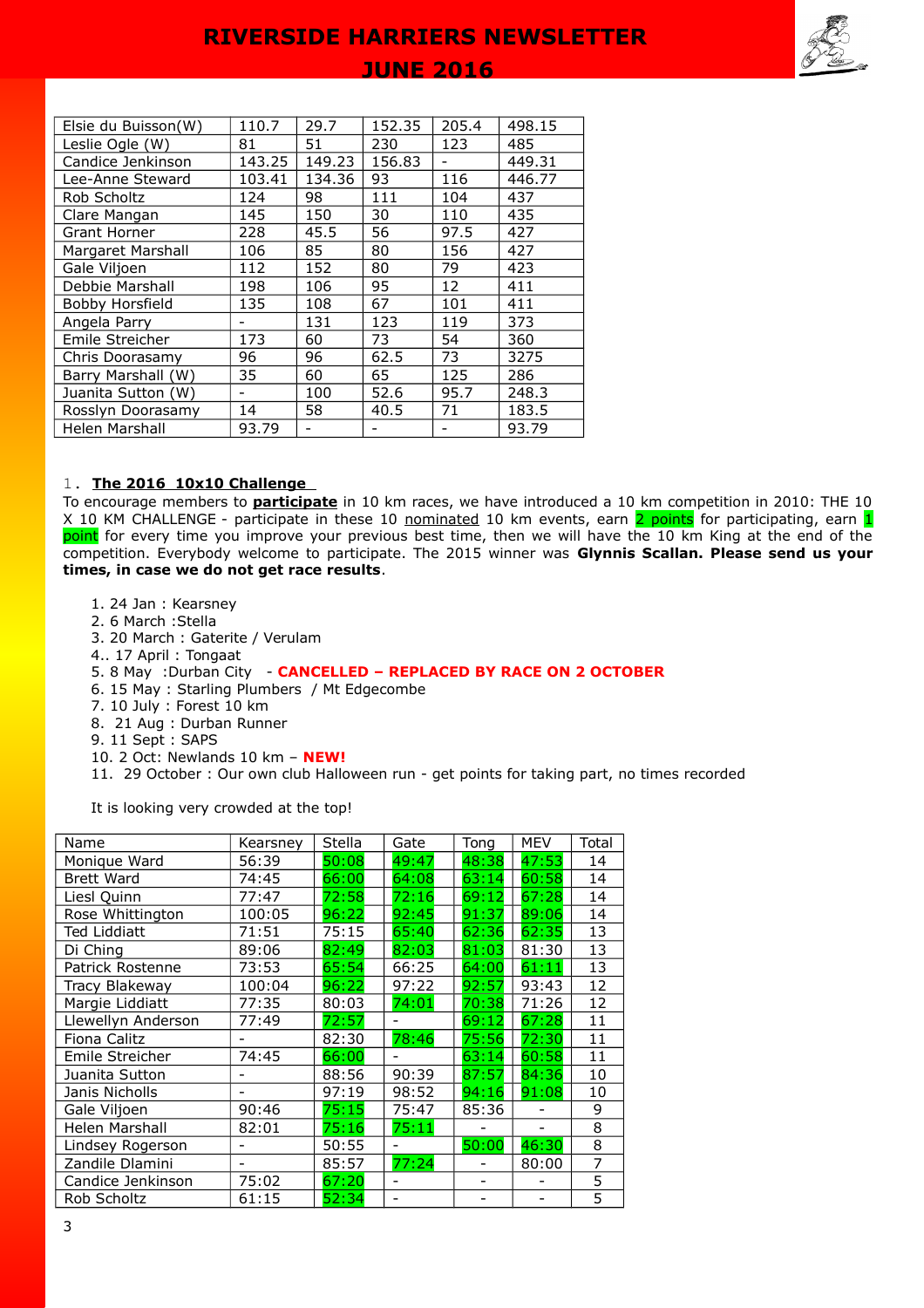## **JUNE 2016**

| <b>Tracey Chalker</b>  | 66:55                    | 60:14                        | $\overline{\phantom{a}}$ | $\overline{\phantom{0}}$ | $\overline{\phantom{a}}$ | 5                       |
|------------------------|--------------------------|------------------------------|--------------------------|--------------------------|--------------------------|-------------------------|
| Renier Pretorius       | 67:49                    | 67:19                        |                          | ÷,                       | $\overline{\phantom{0}}$ | $\overline{5}$          |
| Simon Chalker          | 66:53                    | 60:14                        |                          |                          | L,                       | $\overline{5}$          |
| Kim Robinson           | 74:30                    | 68:06                        |                          | $\overline{\phantom{0}}$ | $\overline{a}$           | $\overline{5}$          |
| Sarah McVicar          | 86:57                    | 85:57                        |                          | $\overline{\phantom{0}}$ | $\overline{\phantom{0}}$ | $\overline{5}$          |
| Leslie Ogle            | 97:35                    | 90:25                        |                          |                          |                          | $\overline{5}$          |
| Elsie du Buisson       |                          | 88:13                        | 83:28                    | $\overline{a}$           | $\overline{\phantom{0}}$ | $\overline{5}$          |
| Jaco van Schalkwyk     | 65:23                    | 62:46                        |                          |                          | Ξ                        | $\overline{5}$          |
| Lea Hollinshead        | $\overline{a}$           | 78:15                        | $\overline{a}$           | $\overline{a}$           | 69:47                    | $\overline{5}$          |
| Tracey Wittstock       | $\overline{a}$           | $\blacksquare$               | 79:14                    | $\overline{a}$           | 75:20                    | $\overline{5}$          |
| Clare Mangan           | $\blacksquare$           | $\overline{\phantom{a}}$     | $\equiv$                 | 60:20                    | 59:27                    | $\overline{5}$          |
| Chris Doorasamy        |                          | 86:27                        | 87:00                    | $\overline{\phantom{0}}$ | $\overline{\phantom{a}}$ | $\overline{4}$          |
| Eric Prange            | $\blacksquare$           | 47:03                        | 47:42                    | $\blacksquare$           | $\overline{\phantom{0}}$ | $\overline{4}$          |
| Dave Nicholls          | 93:46                    | 97:19                        | $\overline{\phantom{a}}$ | $\overline{\phantom{0}}$ | $\blacksquare$           | $\overline{\mathbf{4}}$ |
| Michelle Maharaj       | 68:45                    | $\overline{\phantom{a}}$     | $\overline{\phantom{0}}$ | ÷,                       | $\overline{\phantom{a}}$ | $\overline{2}$          |
| Neil Gibb              | 66:51                    | $\overline{\phantom{a}}$     | $\blacksquare$           | $\overline{\phantom{0}}$ | $\overline{\phantom{a}}$ | $\overline{2}$          |
| Sandy Jenkins          | 75:01                    | $\blacksquare$               | $\blacksquare$           | $\overline{\phantom{0}}$ | $\overline{\phantom{0}}$ | $\overline{2}$          |
| Maxine Stobart         | 66:52                    | $\overline{\phantom{0}}$     | $\overline{\phantom{0}}$ | ÷                        | $\overline{\phantom{a}}$ | $\overline{2}$          |
| Janine Fokkens         | 82:03                    | $\qquad \qquad \blacksquare$ | $\overline{\phantom{0}}$ | $\overline{\phantom{0}}$ | $\overline{\phantom{a}}$ | $\overline{2}$          |
| Melanie Wagner         | 71:00                    | $\overline{a}$               | $\overline{a}$           | $\overline{\phantom{0}}$ | $\blacksquare$           | $\overline{2}$          |
| <b>Nigel Sherriff</b>  | 71:00                    | $\overline{\phantom{a}}$     | $\blacksquare$           | $\blacksquare$           | $\overline{\phantom{0}}$ | $\overline{2}$          |
| Eileen Durand          | 78:31                    | $\overline{a}$               | $\overline{a}$           | $\overline{\phantom{0}}$ | $\overline{\phantom{0}}$ | $\overline{2}$          |
| Antone van Rooyen      | 78:35                    | $\blacksquare$               | $\overline{\phantom{0}}$ | ÷,                       | $\overline{\phantom{0}}$ | $\frac{2}{2}$           |
| Jane Brett             | 98:17                    |                              | $\overline{a}$           | ÷,                       | $\overline{\phantom{0}}$ |                         |
| Greg Labuschagne       | $\overline{\phantom{0}}$ | 59:37                        | $\overline{a}$           | $\overline{a}$           | $\overline{\phantom{0}}$ |                         |
| Tamlyn Reid            | $\overline{a}$           | 59:12                        |                          | $\overline{a}$           | $\overline{a}$           | $\overline{2}$          |
| Wessel Cronje          | $\overline{a}$           | 56:14                        |                          | ÷,                       | $\overline{\phantom{0}}$ | $\overline{2}$          |
| Taryn Mundell          | $\overline{a}$           | 59:41                        |                          | $\overline{\phantom{0}}$ | $\overline{\phantom{0}}$ | $\overline{2}$          |
| Amylyn Kyle            | $\overline{\phantom{0}}$ | 50:09                        |                          |                          |                          | $\overline{2}$          |
| Mandy Skye             | $\overline{a}$           | 62:16                        | $\overline{a}$           |                          | $\overline{a}$           | $\overline{2}$          |
| <b>Alison Chadwick</b> | $\overline{a}$           | 64:58                        |                          | $\overline{a}$           | $\overline{a}$           | $\overline{2}$          |
| Jaco Pretorius         | $\overline{a}$           | 67:20                        | $\equiv$                 | $\overline{a}$           | $\overline{\phantom{0}}$ | $\overline{2}$          |
| Tezz Olds              | $\overline{a}$           | 78:14                        | $\Box$                   | $\overline{\phantom{0}}$ | $\blacksquare$           | $\overline{2}$          |
| Robyn Mcmenemey        | $\overline{a}$           | 108:11                       | $\equiv$                 | $\blacksquare$           | $\blacksquare$           | $\overline{2}$          |
| Heidi Sclanders        | $\overline{\phantom{0}}$ | 82:45                        | $\blacksquare$           | $\blacksquare$           | $\overline{\phantom{a}}$ | $\overline{2}$          |
| Geraldine Cronje       | $\overline{\phantom{0}}$ | $\overline{\phantom{a}}$     | 60:16                    | $\overline{\phantom{0}}$ | $\overline{\phantom{a}}$ | $\overline{2}$          |
| Taryn Brown            | $\overline{a}$           | $\blacksquare$               | 67:51                    | $\blacksquare$           | $\frac{1}{2}$            | $\overline{2}$          |
| Barbara Florence       | $\frac{1}{2}$            | $\overline{\phantom{a}}$     | $\frac{1}{2}$            | $\blacksquare$           | 59:17                    | $\overline{2}$          |

Here are the 2016 Time Trial best time trial times to date, as on **Wednesday 18 May.** For reference, we have included everybody's 2015 best times. Where the 2016 time is an improvement, we have highlighted in **green.** Great to see so many **greens** already!

| Pos | Name - 5.1 km         | Time  | 2015  | Pos | Name - 8 km           | Time  | 2015  |
|-----|-----------------------|-------|-------|-----|-----------------------|-------|-------|
|     | Geoff Speirs          | 21:06 |       |     | Geoff Speirs          | 32:55 |       |
| 2   | Andries Nkuna         | 21:21 | 22:42 | 2   | Wessel Cronje         | 33:05 | 40:27 |
| 3   | Eric Prange           | 21:56 | 23:52 | 3.  | Scott Couper          | 33:46 | 34:41 |
| 4   | Wessel Cronje         | 21:57 | 23:45 | 4   | Greg Labuschagne      | 34:58 |       |
| 5   | Jaco Smith            | 21:59 | 22:20 | 5.  | Andries Nkuna         | 34:59 |       |
| 6   | James Boyes           | 21:59 |       | 6   | Eric Prange           | 35:28 | 38:12 |
|     | Greg Labushagne       | 22:06 | 23:20 | 7   | Jaco Smith            | 36:55 | 37:14 |
| 8   | <b>Bruce Anderson</b> | 22:23 | 22:53 | 8   | Dave Elliot           | 37:04 |       |
| 9   | Nigel Sheriff         | 22:35 | 24:05 | 9   | Dale Johnson          | 37:08 | 38:57 |
| 10  | Jana Niehaus          | 22:55 | 22:47 | 10  | Nic Tingle            | 37:29 |       |
| 11  | Dumisani Shoyise      | 23:00 | 22:37 | 11  | Ryan Morgan           | 37:45 | 37:55 |
| 12  | Robyn Pitot           | 23:06 | 23:03 | 12  | <b>Bruce Anderson</b> | 38:05 |       |
| 13  | Rob Goldman           | 23:37 | 24:05 | 13  | Craig Speirs          | 38:27 | 38:18 |
| 14  | Nicola Hewitt         | 23:41 | 21:17 | 14  | Rob Goldman           | 38:46 | 40:58 |
| 15  | Ryan Morgan           | 23:44 | 24:26 | 15  | Larry Wood            | 38:51 | 38:58 |
| 16  | Jaco van Schalkwyk    | 23:49 | 22:44 | 16  | Monique Ward          | 38:52 |       |
| 17  | Monique Ward          | 24:06 | 25:26 | 17  | Dumisani Shoyise      | 39:42 | 36:15 |
| 18  | <b>Brad Rochat</b>    | 24:09 | 24:49 | 18  | Terri Atkinson        | 39:51 | 38:08 |



E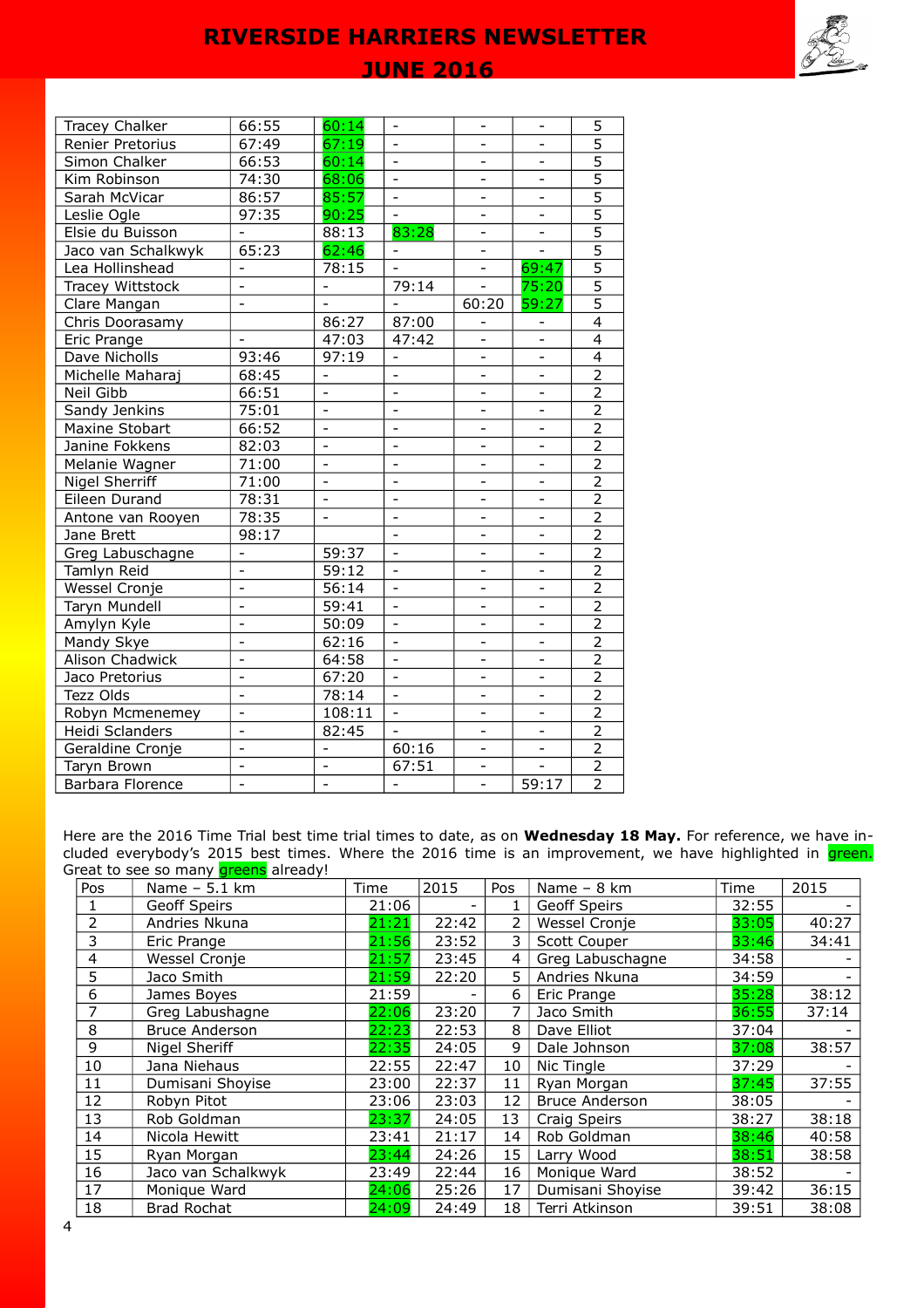

# **JUNE 2016**

| 19              | Nicolus Tingle        | 24:18 | $\overline{\phantom{a}}$ | 19 | Ampie Niehaus     | 40:18 | 39:40 |
|-----------------|-----------------------|-------|--------------------------|----|-------------------|-------|-------|
| 20              | Larry Wood            | 24:31 | 25:05                    | 20 | Njabula Dlamini   | 40:19 |       |
| $\overline{21}$ | Rob Scholtz           | 24:35 | 24:57                    | 21 | Sally Botha       | 40:42 | 40:30 |
| 22              | Taryn Payne           | 24:36 |                          | 22 | Alvinesh Sookoo   | 41:05 | 44:08 |
| $\overline{23}$ | Neil Gibb             | 24:38 | 23:09                    | 23 | Nick Tingle       | 41:17 |       |
| 24              | <b>Craig Speirs</b>   | 24:39 | 22:53                    | 24 | Rojean Hanekom    | 41:14 |       |
| 25              | Alvinesh Sookoo       | 24:39 | 24:33                    | 25 | Jana Niehaus      | 42:45 | 35:27 |
| 26              | Terri Atkinson        | 24:40 | 23:09                    | 26 | Tarryn Payne      | 43:09 |       |
| 27              | Lindsey Rogerson      | 25:18 | 24:44                    | 27 | Nicola Hewitt     | 43:45 | 34:46 |
| 28              | Maxine Stobart        | 25:37 | 26:48                    | 28 | Chantel Robins    | 43:45 | 45:35 |
| 29              | Njabulo Dlamini       | 25:39 | 25:58                    | 29 | Tamlyn Reid       | 43:51 | 44:42 |
| $\overline{30}$ | Simon Hoff            | 25:46 | $\overline{\phantom{a}}$ | 30 | Neil Gibb         | 43:56 | 43:20 |
| $\overline{31}$ | Ampie Niehaus         | 25:47 | 24:30                    | 31 | Vicki Freemantle  | 44:18 | 44:14 |
| 32              | <b>Chantel Robins</b> | 25:53 | 27:50                    | 32 | Vinnie Papenfus   | 44:23 |       |
| 33              | Rojean Hanekom        | 25:58 |                          | 33 | Mandy Skye        | 45:04 |       |
| 34              | Clare Ramsay          | 26:58 |                          | 34 | Clare Ramsay      | 47:02 |       |
| 35              | Mike Fell             | 27:00 | $\equiv$                 | 35 | Taron Ridsdale    | 47:23 | 46:48 |
| 36              | Taron Ridsdale        | 27:01 | 26:54                    | 36 | Simone Liebenberg | 47:50 |       |
| $\overline{37}$ | Sally Botha           | 27:03 | 23:05                    | 37 | Clare Mangan      | 48:40 | 45:07 |
| 38              | Izanne Jacobs         | 27:11 |                          | 38 | Debbie Marshall   | 49:07 | 48:54 |
| $\overline{39}$ | Taryn Mundell         | 27:20 | 26:20                    | 39 | Sandy Jenkins     | 52:37 | 48:29 |
| 40              | Emile Streicher       | 27:23 | 27:40                    | 40 | Eileen Durand     | 55:11 |       |
| $\overline{41}$ | Vicki Freemantle      | 27:32 | 27:05                    | 41 | Gale Viljoen      | 69:56 | 59:05 |
| 42              | Lawrence Avis         | 27:37 | 28:27                    | 42 | Lynn Wallis       | 69:56 | 63:00 |
| 43              | Mandy Skye            | 27:55 |                          |    |                   |       |       |
| 44              | Andrew Perkins        | 28:04 | 28:21                    |    |                   |       |       |
| 45              | <b>Brett Ward</b>     | 28:16 | 33:04                    |    |                   |       |       |
| 46              | Taryn Brown           | 28:17 | 24:53                    |    |                   |       |       |
| 47              | Baron Combrinck       | 28:24 | 28:23                    |    |                   |       |       |
| 48              | Krystel Terblanche    | 28:28 | 27:01                    |    |                   |       |       |
| 49              | Mike Lock             | 28:44 | 28:00                    |    |                   |       |       |
| 50              | Michelle Maharaj      | 28:45 | 28:21                    |    |                   |       |       |
| 51              | Angela Parry          | 28:48 |                          |    |                   |       |       |
| 52              | Melanie Wagner        | 28:53 |                          |    |                   |       |       |
| 53              | Geraldine Cronje      | 28:54 | 26:14                    |    |                   |       |       |
| 54              | Inga Good             | 28:59 |                          |    |                   |       |       |
| $\overline{55}$ | Simone Liebenberg     | 29:07 |                          |    |                   |       |       |
| 56              | Tamlyn Reid           | 29:08 | 27:05                    |    |                   |       |       |
| $\overline{57}$ | Kris Breytenbach      | 29:18 |                          |    |                   |       |       |
| 58              | Izanne Jacobs         | 29:22 |                          |    |                   |       |       |
| 59              | Dale Johnson          | 29:24 | 25:08                    |    |                   |       |       |
| 60              | Clare Mangan          | 29:30 | 29:52                    |    |                   |       |       |
| 61              | Elizabeth Perkins     | 29:32 | 27:33                    |    |                   |       |       |
| 62              | Candice Jenkinson     | 29:36 | 30:22                    |    |                   |       |       |
| 63              | Alison Chadwick       | 29:56 | 31:38                    |    |                   |       |       |
| 64              | Claudia Belcher       | 29:58 |                          |    |                   |       |       |
| 65              | Bronwyn Kirk          | 30:00 | 39:00                    |    |                   |       |       |
| 66              | Lee-Anne Lock         | 30:04 | 28:00                    |    |                   |       |       |
| 67              | Kim Robinson          | 30:04 |                          |    |                   |       |       |
| 68              | Debra Symington       | 30:58 | 30:18                    |    |                   |       |       |
| 69              | Jaco Pretorius        | 31:00 | 31:22                    |    |                   |       |       |
| 70              | Patrick Rostenne      | 31:10 | 32:29                    |    |                   |       |       |
| 71              | Sandy Jenkins         | 31:12 | 29:25                    |    |                   |       |       |
| 72              | Di Cilliers           | 31:44 |                          |    |                   |       |       |
| 73              | Debbie Marshall       | 32:03 | 28:41                    |    |                   |       |       |
| 74              | Eileen Durand         | 33:01 | 33:51                    |    |                   |       |       |
| 75              | Helen Marshall        | 33:33 | 32:28                    |    |                   |       |       |
| 76              | Sally Goldman (W)     | 34:50 | 37:59                    |    |                   |       |       |
| 77              | Brent Payne           | 34:57 |                          |    |                   |       |       |
| 78              | Keith Calitz          | 35:00 |                          |    |                   |       |       |
| 79              | Noreen Everton        | 35:00 | 33:00                    |    |                   |       |       |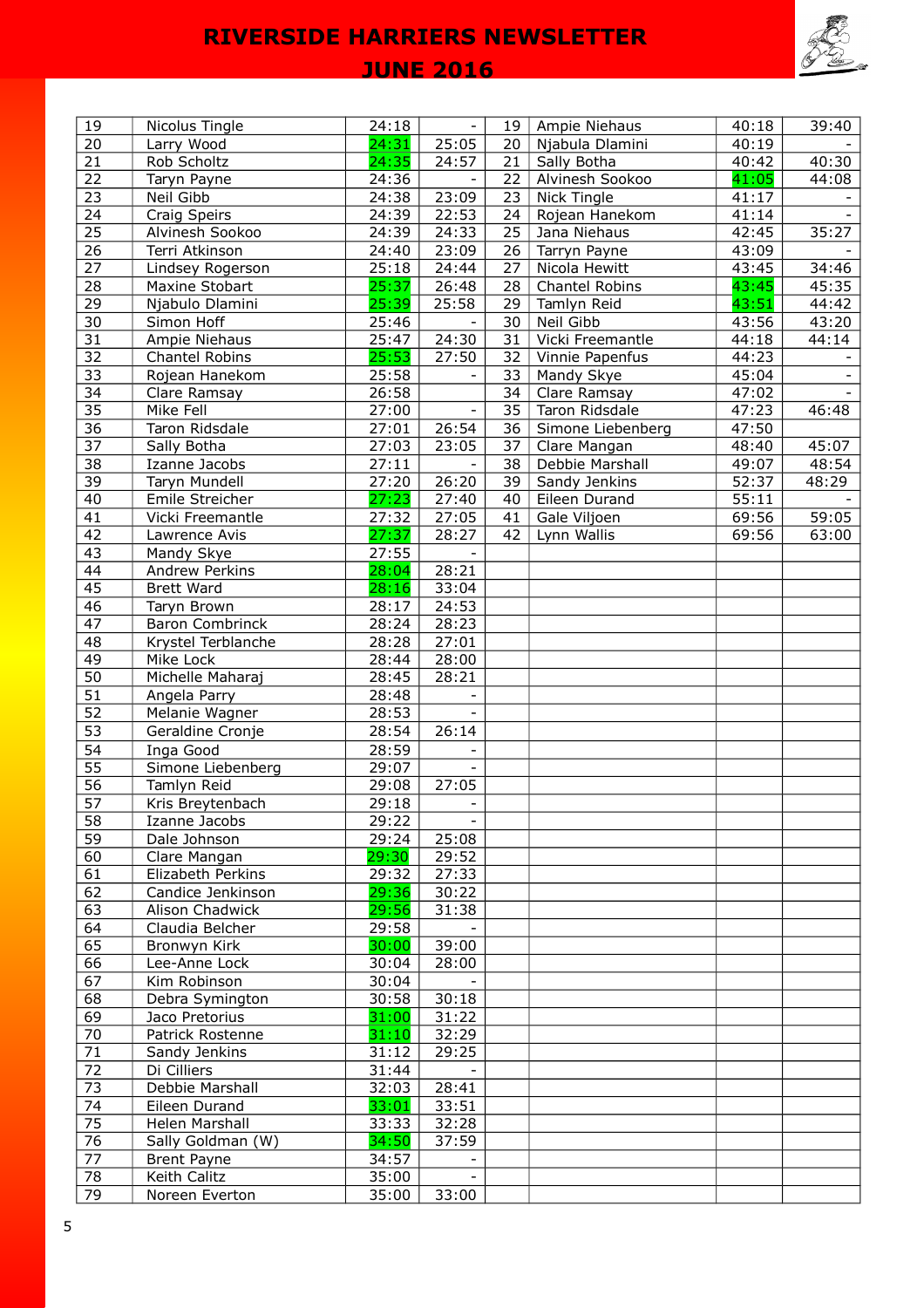## **JUNE 2016**

| 80    | Zandile Dlamini       | 35:04 | 34:00 |  |  |  |
|-------|-----------------------|-------|-------|--|--|--|
| 81    | Tracy Wittstock (W)   | 35:11 | 36:28 |  |  |  |
| 82    | Fiona Calitz (W)      | 35:50 | 39:06 |  |  |  |
| 83    | Lea Hollinshead       | 35:52 |       |  |  |  |
| 84    | Tezz Olds             | 35:52 |       |  |  |  |
| 85    | Leanne Douglas        | 36:00 | 37:35 |  |  |  |
| 86    | Michelle Lardant      | 36:03 |       |  |  |  |
| 87    | Gale Viljoen          | 36:10 | 35:01 |  |  |  |
| 88    | Janine Fokkens        | 36:48 |       |  |  |  |
| 89    | Richard Aitken        | 37:20 |       |  |  |  |
| 90    | Lynne Wallis (W)      | 37:23 | 40:24 |  |  |  |
| 91    | Claire Kotze          | 39:06 | 37:28 |  |  |  |
| 92    | Taryn Stubbs          | 39:06 | 38:08 |  |  |  |
| 93    | Angela Lardant        | 39:10 |       |  |  |  |
| 94    | Louis Botha           | 39:21 | 38:20 |  |  |  |
| 95    | Chris Doorasamy       | 39:41 | 39:23 |  |  |  |
| 96    | Rosslyn Doorasamy     | 40:00 |       |  |  |  |
| 97    | Sarah McVicar         | 40:17 | 39:39 |  |  |  |
| 98    | Margaret Marshall     | 40:49 |       |  |  |  |
| 99    | Elsie du Buisson (W)  | 41:05 | 38:35 |  |  |  |
| 100   | Juanita Sutton (W)    | 42:07 |       |  |  |  |
| 101   | Di Ching (W)          | 42:10 | 40:25 |  |  |  |
| 102   | Jackie Botha          | 42:10 |       |  |  |  |
| 103   | Leslie Ogle (W)       | 43:57 | 44:42 |  |  |  |
| 104   | Rose Whittington (W)  | 45:15 | 42:48 |  |  |  |
| 105   | Cathy Coates          | 46:00 | 46:00 |  |  |  |
| 106   | Tracy Blakeway (W)    | 46:23 | 43:09 |  |  |  |
| 107   | Neela Naidoo (W)      | 46:27 | 44:13 |  |  |  |
| 108   | Ingrid Knott (W)      | 47:24 | 46:00 |  |  |  |
| 109   | Sumita Ramgareeb (W)  | 47:45 | 47:00 |  |  |  |
| 110   | Adele Allison (W)     | 49:00 | 41:35 |  |  |  |
| 111   | Felicity Holbrook (W) | 49:10 |       |  |  |  |
| 112   | Barbara Rankin (W)    | 50:00 |       |  |  |  |
| 113   | Juliette Spence (W)   | 50:00 | 43:20 |  |  |  |
| (111) | $M\sim H\sim r$       |       |       |  |  |  |

(W) – Walker

The 2016 Time Trial Challenge has started - run 20 or more Time trials until prize-giving, and win a t-shirt – there is a trophy for the person who runs the most time trials. Status as on **Wednesday 18 May:**

| No.            | Name              | 5.1 km         | 8 km           | Total |
|----------------|-------------------|----------------|----------------|-------|
| 1              | Alvinesh Sookoo   | 14             | 5              | 19    |
| $\overline{2}$ | Craig Speirs      | 6              | 11             | 17    |
| 3              | Candice Jenkinson | 16             |                | 16    |
| 4              | Rose Whittington  | 16             |                | 16    |
| 5              | Di Ching          | 15             |                | 15    |
| $\overline{6}$ | Greg Labuschagne  | 8              | 7              | 15    |
| $\overline{7}$ | Tamlyn Reid       | $\overline{8}$ | $\overline{7}$ | 15    |
| 8              | Emile Streicher   | 14             |                | 14    |
| 9              | Dale Johnson      | $\overline{4}$ | 10             | 14    |
| 10             | Eileen Anderson   | 12             | $\overline{2}$ | 14    |
| 11             | Geoff Speirs      | 4              | 10             | 14    |
| 12             | Vicki Freemantle  | 9              | 5              | 14    |
| 13             | Nicolus Tingle    | $\overline{4}$ | 9              | 13    |
| 14             | Louis Botha       | 13             |                | 13    |
| 15             | Jackie Botha      | 13             |                | 13    |
| 16             | Kim Robinson      | 13             |                | 13    |
| 17             | Tracy Wittstock   | 13             |                | 13    |
| 18             | Debbie Marshall   | 10             | 3              | 13    |
| 19             | Leslie Ogle       | 12             |                | 12    |
| 20             | Jaco Smith        | 10             | $\overline{2}$ | 12    |
| 21             | Ampie Niehaus     | 10             | $\overline{2}$ | 12    |
| 22             | Eric Prange       | 10             | $\overline{2}$ | 12    |
| 23             | Elsie Du Bussion  | 12             |                | 12    |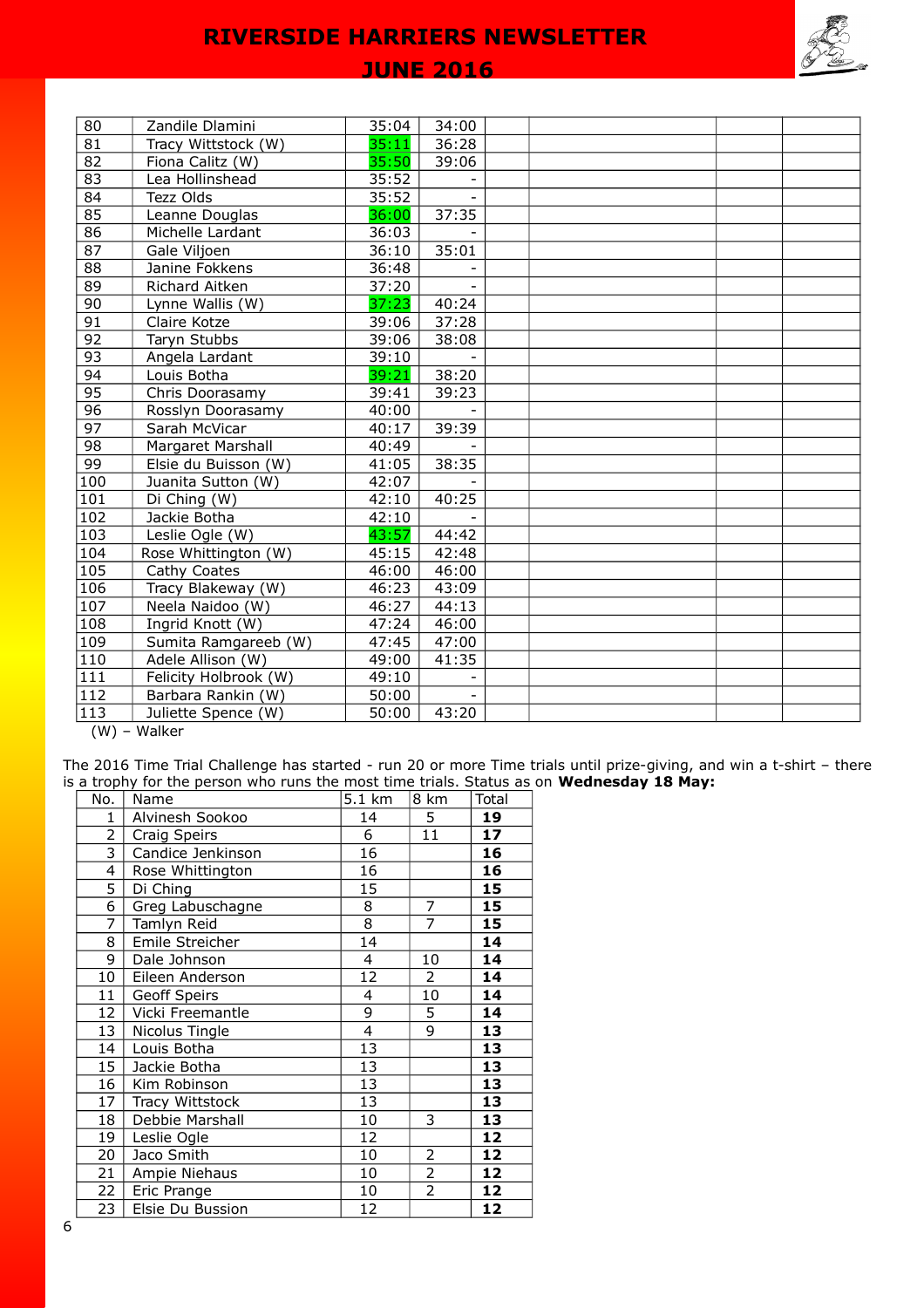**JUNE 2016** 

| 24              | Njabulo Dlamini             | 8                                | 3                       | 11                         |
|-----------------|-----------------------------|----------------------------------|-------------------------|----------------------------|
| 25              | Andrew Perkins              | 11                               |                         | 11                         |
| 26              | Terri Atkinson              | 9                                | 2                       | 11                         |
| 27              | Lynn Wallis                 | 10                               | $\mathbf{1}$            | 11                         |
| 28              | Andries Nkuna               | 4                                | 7                       | 11                         |
| 29              | Taron Ridsdale              | $\overline{9}$                   | $\mathbf{1}$            | 10                         |
| 30              | Alison Chadwick             | 10                               |                         | 10                         |
| $\overline{31}$ | Michelle Maharaj            | 10                               |                         | 10                         |
| 32              | <b>Bruce Anderson</b>       | 8                                | 2                       | 10                         |
| $\overline{33}$ | Sally Goldman               | 10                               |                         | 10                         |
| $\overline{34}$ | Ryan Morgan                 | $\mathbf 1$                      | 9                       | 10                         |
| 35              | Tarryn Payne                | $\overline{7}$                   | $\overline{3}$          | 10                         |
| 36              | Fiona Calitz                | 10                               |                         | 10                         |
| 37              | Clare Mangan                | 7                                | 3                       | 10                         |
| 38              | Scott Couper                |                                  | 10                      | 10                         |
| 39              | Simone Liebenberg           | 6                                | 3                       | 9                          |
| 40              | Chantel Robins              | $\overline{6}$                   | $\overline{\mathbf{3}}$ | $\overline{9}$             |
| 41              | Neela Naidoo                | $\overline{9}$                   |                         | $\overline{9}$             |
| 42              | Nicola Hewitt               | 7                                | 2                       | $\overline{9}$             |
| 43              | Noreen Everton              | 8                                |                         | 8                          |
| 44              | Lea Hollinshead             | 8                                |                         | 8                          |
| 45              | Rob Goldman                 | $\overline{6}$                   | 2                       | 8                          |
| 46              | Tezz Olds                   | 8                                |                         | 8                          |
| 47              | Sally Botha                 | 5                                | 3                       | 8                          |
| 48              | Helen Marshall              | 8                                |                         | 8                          |
| 49              | <b>Brett Ward</b>           | 8                                |                         | 8                          |
| 50              | Jana Niehaus                | 6                                | 1                       | 7                          |
| 51              | <b>Heather Speirs</b>       | $\overline{7}$                   |                         | 7                          |
| 52              | Jaco van Schalkwyk          | $\overline{7}$                   |                         | $\overline{7}$             |
| 53              | Gale Viljoen                | $\overline{6}$                   | 1                       | 7                          |
| 54              | Juliette Spence             | 7                                |                         | $\overline{7}$             |
| $\overline{55}$ | Dumisani Shoyise            | $\overline{1}$                   | 6                       | $\overline{7}$             |
| $\overline{56}$ | Simon Hoffe                 | 6                                |                         | 6                          |
| 57              | Larry Wood                  | $\overline{2}$                   | 4                       | 6                          |
| 58              | Rob Scholtz                 | 6                                |                         | 6                          |
| 59              | Chris Doorasamy             | 6                                |                         | 6                          |
| 60              | Robyn Pitot                 | 6                                |                         | 6                          |
| 61              | Mike Fell                   | 6                                |                         | 6<br>$\overline{6}$        |
| $\overline{6}$  | Neil Gibb                   | $\overline{\mathbf{4}}$          | 2                       |                            |
| $\overline{63}$ | Taryn Stubbs                | $\overline{5}$<br>$\overline{5}$ |                         | <u>כ</u><br>$\overline{5}$ |
| 64<br>65        | Claire Kotze                | $\overline{5}$                   |                         | $\overline{5}$             |
| 66              | Izanne Jacobs               | $\overline{5}$                   |                         | $\overline{5}$             |
| 67              | Mike Lock<br>Nigel Sherriff | $\overline{5}$                   |                         | $\overline{5}$             |
| 68              | Krystel Terblanche          | $\overline{5}$                   |                         | $\overline{5}$             |
| 69              | Wessel Cronje               | 2                                | 3                       | 5                          |
| 70              | Keith Calitz                | $\overline{5}$                   |                         | $\overline{5}$             |
| 71              | Maxine Stobart              | $\overline{\mathbf{4}}$          | 1                       | $\overline{5}$             |
| 72              | Sumita Ramgareeb            | 5                                |                         | $\overline{5}$             |
| 73              | Mandy Skye                  | $\overline{4}$                   | 1                       | $\overline{5}$             |
| 74              | Taryn Brown                 | $\overline{5}$                   |                         | $\overline{5}$             |
| 75              | Melanie Wagner              | $\overline{4}$                   |                         | $\overline{4}$             |
| 76              | Richard Aitken              | $\overline{\mathcal{L}}$         |                         | 4                          |
| 77              | Felicity Holbrook           | $\overline{4}$                   |                         | 4                          |
| 78              | Ingrid Knott                | $\overline{\mathcal{L}}$         |                         | 4                          |
| 79              | Elizabeth Perkins           | $\overline{4}$                   |                         | 4                          |
| 80              | Bronwyn Kirk                | 4                                |                         | 4                          |
| 81              | Dave Elliott                | 1                                | 3                       | 4                          |
| 82              | Adele Allison               | $\overline{4}$                   |                         | 4                          |
| 83              | Sandy Jenkins               | 3                                | 1                       | 4                          |
| 84              | Kris Breytenbach            | $\overline{4}$                   |                         | 4                          |
|                 |                             |                                  |                         |                            |

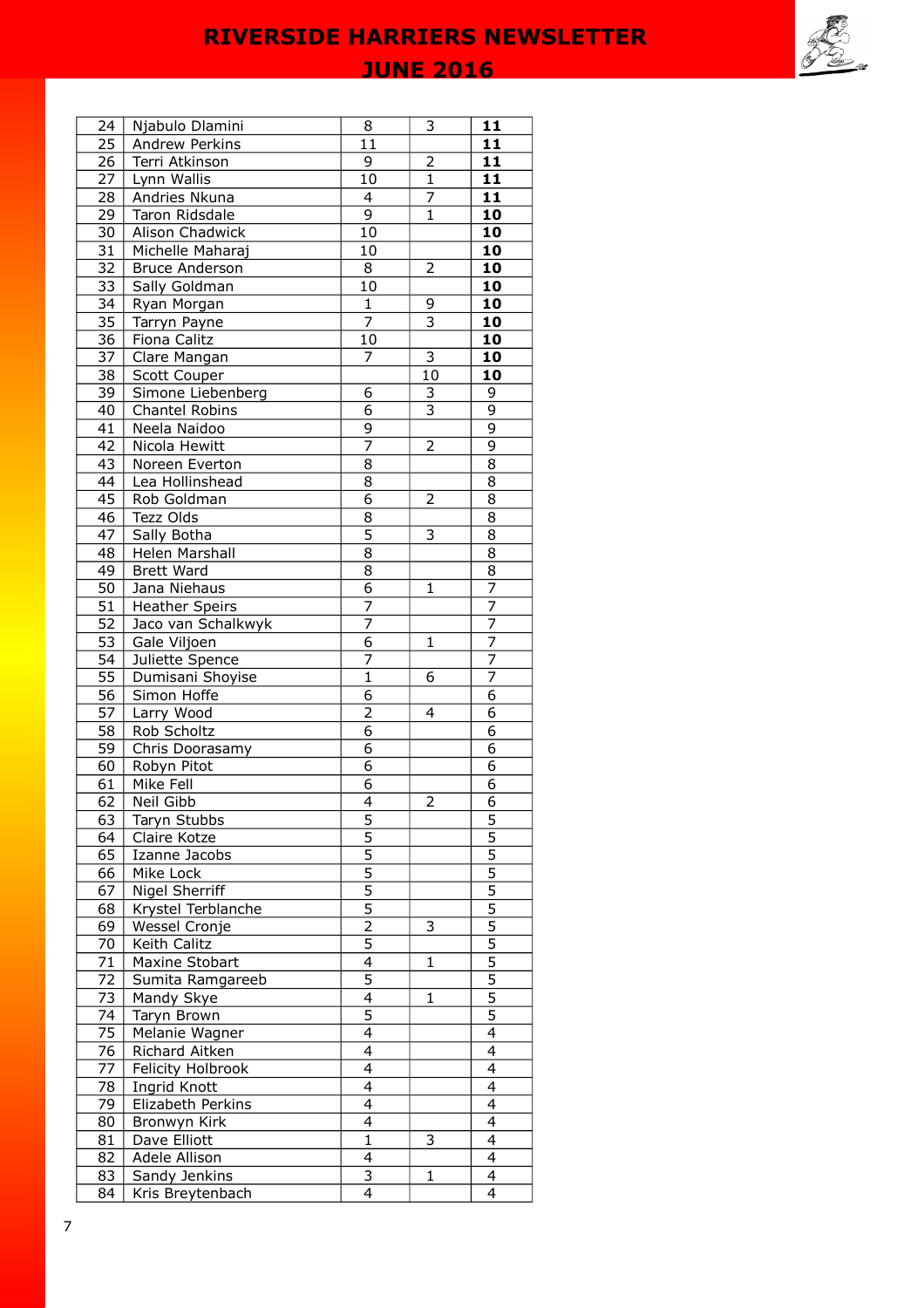# **JUNE 2016**

| 85                | Angela Lardant     | 4                         |              | 4                         |
|-------------------|--------------------|---------------------------|--------------|---------------------------|
| 86                | Cathy Coates       | 3                         |              | 3                         |
| 87                | <b>Brent Payne</b> | $\overline{\overline{3}}$ |              | $\overline{\overline{3}}$ |
| 88                | Tracy Blakeway     | $\overline{3}$            |              | $\overline{3}$            |
| 89                | Lawrence Avis      | $\frac{3}{3}$             |              | $\overline{3}$            |
| 90                | Zandile Dlamini    |                           |              | $\overline{3}$            |
| 91                | Juanita Sutton     | $\overline{3}$            |              | $\overline{3}$            |
| 92                | Rosslyn Doorasamy  | $\overline{3}$            |              | $\overline{\overline{3}}$ |
| 93                | Monique Ward       | $\overline{2}$            | 1            | $\overline{\overline{3}}$ |
| 94                | Rojean Hanekom     | $\overline{2}$            | $\mathbf{1}$ | $\overline{\overline{3}}$ |
| 95                | Felicity Holbrook  | $\overline{3}$            |              | $\overline{\overline{3}}$ |
| 96                | <b>Brad Rochat</b> | $\overline{2}$            |              | $\overline{2}$            |
| 97                | Sarah McVicar      | $\overline{2}$            |              | $\overline{2}$            |
| 98                | Taryn Mundell      | $\overline{2}$            |              | $\overline{2}$            |
| 99                | Clare Ramsay       | $\overline{1}$            | 1            | $\overline{2}$            |
| 100               | Angela Parry       | $\overline{2}$            |              | $\overline{2}$            |
| 101               | Michelle Lardant   | $\overline{2}$            |              | $\overline{2}$            |
| 102               | Vinnie Papenfus    |                           | 2            | $\overline{2}$            |
| 103               | Inga Good          | $\overline{2}$            |              | $\overline{2}$            |
| 104               | Dave Nicholls      | $\mathbf{1}$              |              | $\mathbf{1}$              |
| 105               | Di Cilliers        | 1                         |              | $\mathbf{1}$              |
| 106               | Jaco Pretorius     | $\mathbf{1}$              |              | $\mathbf{1}$              |
| 107               | Geraldine Cronje   | $\mathbf{1}$              |              | $\mathbf{1}$              |
| 108               | James Boyes        | 1                         |              | 1                         |
| 109               | Patrick Rostenne   | $\overline{1}$            |              | $\overline{1}$            |
| 110               | Carolyn Goltman    | $\overline{1}$            |              | $\overline{1}$            |
| 111               | Debrah Symington   | $\mathbf{1}$              |              | $\mathbf{1}$              |
| 112               | Janis Nicholls     | $\overline{1}$            |              | $\overline{1}$            |
| 113               | Lindsey Rogerson   | $\mathbf{1}$              |              | 1                         |
| 114               | Leanne Douglas     | $\mathbf{1}$              |              | $\mathbf{1}$              |
| 115               | Baron Combrinck    | $\mathbf{1}$              |              | $\mathbf{1}$              |
| $\overline{1}$ 16 | Janine Fokkens     | $\overline{1}$            |              | $\overline{1}$            |
| 117               | Lee-Anne Lock      | $\mathbf{1}$              |              | 1                         |
| 118               | Dick Whittington   | 1                         |              | 1                         |
| 119               | Zanile Shoyise     | $\mathbf{1}$              |              | $\mathbf{1}$              |
| 120               | Barbara Rankin     | $\overline{1}$            |              | $\overline{1}$            |
| $\frac{1}{2}$     | Margaret Marshall  | $\overline{1}$            |              | $\overline{1}$            |
| 122               | Claudia Belcher    | $\mathbf{1}$              |              | $\mathbf{1}$              |
| 123               | Asanda Sigodi      | $\mathbf{1}$              |              | $\overline{1}$            |

#### **Race Results:**

#### **Chatsworth 25 & 52 km : 24 April 2016**:

| Pos | Name - 25 km walk   | Time       | Pos | Name $-52$ km      | Time       |
|-----|---------------------|------------|-----|--------------------|------------|
| 25  | Dave Nicholls       | 3 hr 45:56 | 366 | Andries Nkuna      | 5 hr 03:16 |
| 28  | Elsie Du Buisson    | 3 hr 47:15 | 498 | Nicholus Mhlengana | 5 hr 26:30 |
| 29  | Sarah McVicar       | 3 hr 47:15 | 638 | Dumisani Shoyise   | 5 hr 51:34 |
|     |                     |            | 901 | Ivan Freese        | 6 hr 35:45 |
|     |                     |            | 931 | Krystel Terblanche | 6 hr 44:18 |
|     | Name $-25$ km run   |            |     |                    |            |
| 289 | Michelle Maharaj    | 2 hr 41:38 |     |                    |            |
| 314 | Njabulo Dlamini     | 2 hr 44:41 |     |                    |            |
| 659 | Marelene Sagathavan | 3 hr 44:48 |     |                    |            |

## **Deloittes 10 km: 1 May 2016:**

| Lindsay Roberson       | 0:45:52 |
|------------------------|---------|
| Liesl Quinn            | 1:01:57 |
| Coleen Hanekom         | 1:02:37 |
| <b>Baron Combrinck</b> | 1:15:39 |
| Taryn Stubbs           | 1:16:49 |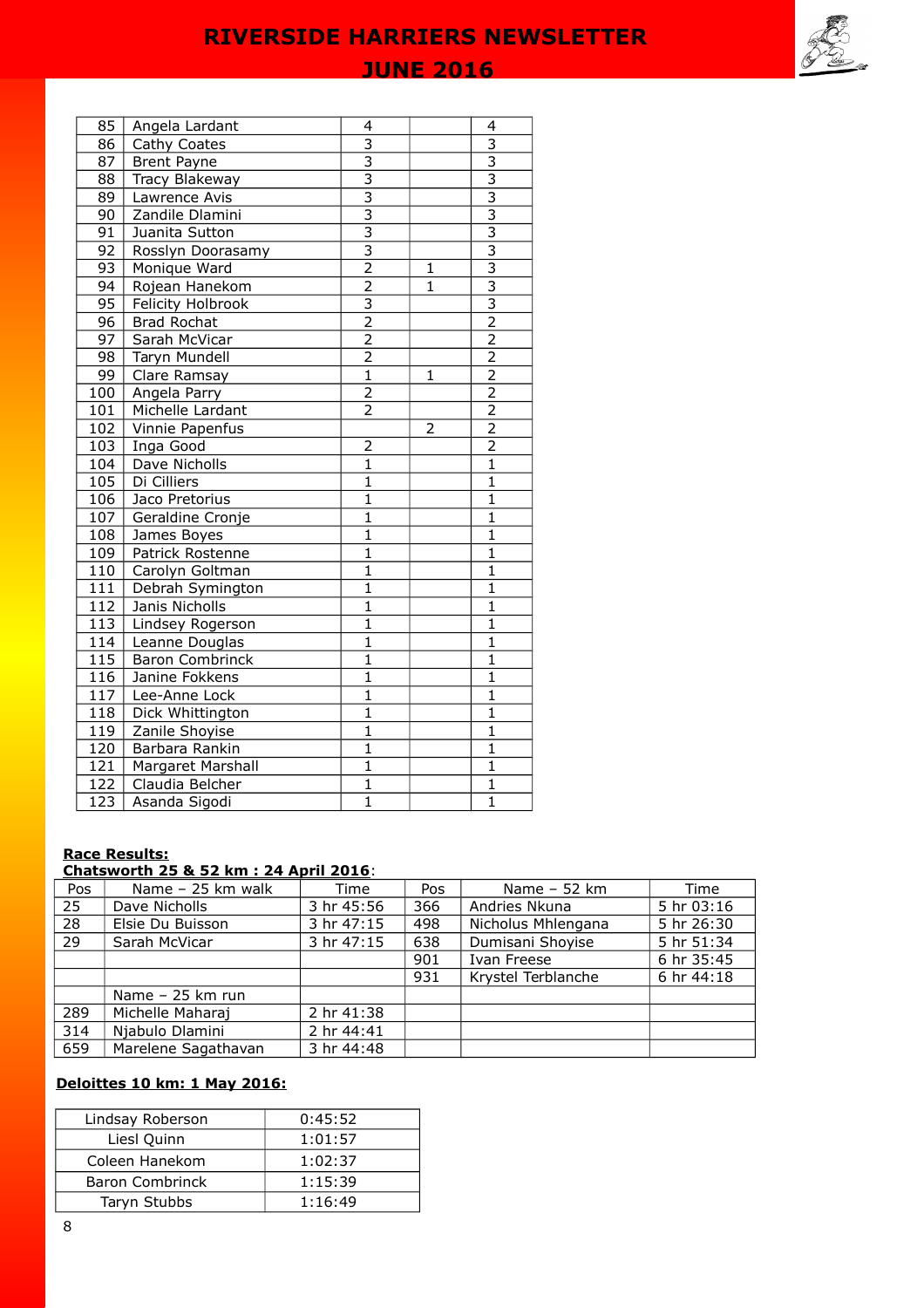

| Claire Kotze      | 1:16:49 |
|-------------------|---------|
| Angela Lardant    | 1:22:12 |
| Rosslyn Doorasamy | 1:30:00 |
| Robyn Mcmenemey   | 1:34:58 |

### **Deloittes 21 km: 1 May 2016:**

| Eric Prange             | 1:35:05 |
|-------------------------|---------|
| Jaco Smith              | 1:40:56 |
| Clare Ramsay            | 1:50:52 |
| Rojean Hanekom          | 1:53:59 |
| Mandy Skye              | 1:55:45 |
| Tamlyn Reid             | 1:56:29 |
| Fred Akal               | 1:56:54 |
| <b>Tracy Chalker</b>    | 1:57:32 |
| Michael Fell            | 2:00:16 |
| Vicki Freemantle        | 2:01:13 |
| <b>Graeme Phillips</b>  | 2:01:46 |
| <b>Blaine Beresford</b> | 2:09:05 |
| Lee-anne Stewart        | 2:09:17 |
| Rob Goldman             | 2:09:30 |
| <b>Dianne Cilliers</b>  | 2:11:56 |
| Elizabeth Perkins       | 2:13:57 |
| Kate Fryer              | 2:14:14 |
| Candice Jenkinson       | 2:14:27 |
| <b>Ted Liddiatt</b>     | 2:15:38 |
| Shan Mcclelland         | 2:15:41 |
| Kim Robinson            | 2:16:41 |
| Jaco Pretorius          | 2:21:57 |
| Alan Fryer              | 2:22:17 |
| <b>Helen Marshall</b>   | 2:27:27 |
| Margie Liddiatt         | 2:29:21 |
| Noreen Everton          | 2:31:29 |
| Bronwyn Kirk            | 2:34:09 |
| Lea Hollinshead         | 2:35:43 |
| Tezz Olds               | 2:35:43 |
| Hannelie Lourens        | 2:37:17 |
| Antone Van Rooyen       | 2:37:18 |
| Sally Goldman           | 2:42:13 |
| <b>Eleanor Gillies</b>  | 2:42:21 |
| Eileen Anderson         | 2:47:10 |
| Gale Viljoen            | 2:52:37 |
| Chris Doorasamy         | 2:55:00 |
| Elsie Du Buisson        | 2:56:26 |
| Sarah Mcvicar           | 2:56:27 |
| Juanita Sutton          | 2:59:42 |
| Dave Nicholls           | 3:04:57 |

## **Deloittes 42 km : 1 May 2016:**

| Nicola Hewitt          | 3:37:06 |
|------------------------|---------|
| Larry Wood             | 3:43:10 |
| <b>Geoffrey Speirs</b> | 3:47:48 |
| Nicholas Tingle        | 3:47:48 |
| Zaheera Khan           | 3:50:31 |
|                        |         |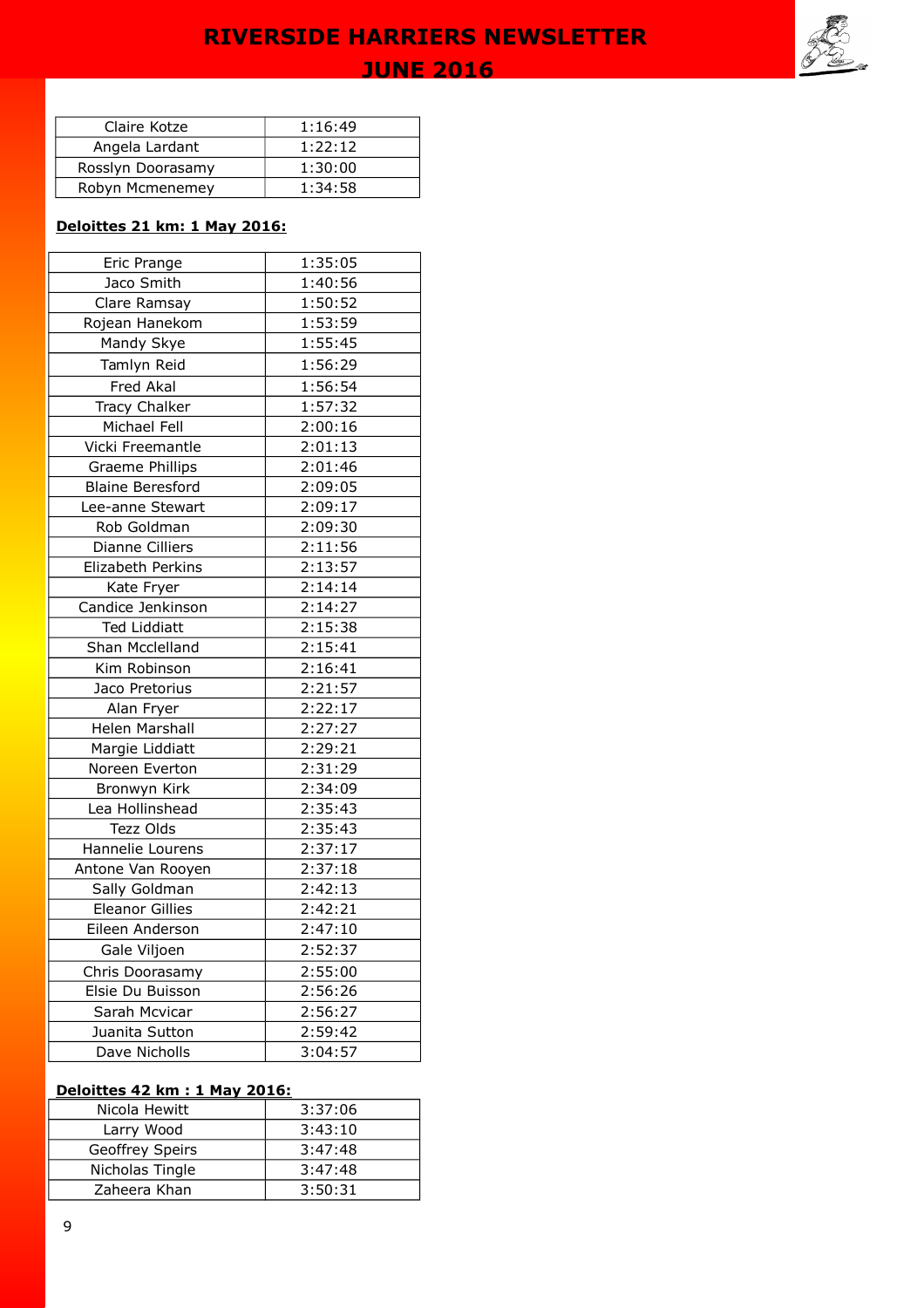

|  | ı<br>ı<br>ı | we | ገጠ | $\sim$ $-$ |
|--|-------------|----|----|------------|
|  |             |    |    |            |

| Ryan Morgan            | 3:54:19 |
|------------------------|---------|
| Dumisani Shoyisa       | 3:56:24 |
| Evelyn O Byrne         | 3:57:13 |
| Kevin Keddie           | 3:57:44 |
| Taryn Brown            | 4:06:28 |
| <b>Bruce Anderson</b>  | 4:08:07 |
| <b>Chantel Robins</b>  | 4:10:21 |
| Caron Botha            | 4:11:52 |
| John Mcclelland        | 4:11:52 |
| Duncan Sondezi         | 4:15:07 |
| Johann Van Rooyen      | 4:15:55 |
| Graham Christensen     | 4:16:18 |
| Tarryn Lee Payne       | 4:18:15 |
| Sally Botha            | 4:18:16 |
| Neil Gibb              | 4:19:07 |
| Maxine Stobart         | 4:19:08 |
| David Elliott          | 4:19:09 |
| Michelle Sukhraj       | 4:22:37 |
| Taron Ridsdale         | 4:26:04 |
| Pam Jones              | 4:26:20 |
| Simone Liebenberg      | 4:28:53 |
| Terri Anderson         | 4:29:02 |
| Clinton Morgan         | 4:29:17 |
| Barbara Florence       | 4:30:58 |
| <b>Richard Widdows</b> | 4:38:52 |
| Angie Potgieter        | 4:39:18 |
| Ann Turner             | 4:45:48 |
| Krystel-lee Terblanche | 5:15:32 |

#### **RUNNERS CORNER:**

This month**, Dale Johnson** has volunteered some more wise and motivational words **:** 

- 1. Luck is what you have over, after you give 100%.
- 2. You always pass failure on the way to success.

Welcome to new members **Barbara Rankin**, **Asanda Sigodi, Sithembiso Magubane, Inga Good, Shirley van Rensburg–** we trust you will enjoy your running and walking with us.

Several members took part in the Chatsworth race on 24 April – **Dave Nicholls, Elsie du Buisson** and **Sarah McVicar completed** the 25 km walk, while **Michelle Maharaj, Njabo Dlamini** and **Marlene Sagathavan** participated in the 25 km run. **Andries Nkuna, Nicholus Mhlengana, Dumisani Shoyise, Ivan Freese** and **Krystel Terblanche** – her first ultra! – all completed the 52 km distance.

The next Sunday was the very popular Deloittes 10, 21 and 42 km race, where many great times were run! In the 10 km, **Lindsay Rogerson** was our first runner, in a quick 54:52, with **Liesl Quinn** next in 61:57. **Coleen Hanekom** finished in 62:37, with **Baron Combrinck** running his first race for the year and finished in 75:39. **Taryn Stubbs** and **Claire Kotze** finished in 76:49, followed by **Angela Lardant** (82:12), Rosslyn **Doorasamy** (90:00) and **Robyn Mcmenemey**.

**Eric Prange**, running without a watch, was our first runner in the 21 km, in a very fast 1 hr 35, a mere 3 seconds off his life PB, set about 6 years ago. **Jaco Smith** improved his own PB by about 5 minutes, to finish in 1 hr 40. **Clare Ramsay** ran a great race and finished in 1 hr 50, with **Rojean Hanekom** finishing in 1 hr 53. **Mandy Skye** also set a great PB by finishing in 1 hr 55. **Tamlyn Reid** continued her steady improvement and finished in 1 hr 56 (PB). **Fred Akal** (1 hr 56) and **Tracy Chalker** (1 hr 57) also dipped below 2 hours. **Mike Fell** ran his first race in our colours (2 hr 00), with **Vicki Freemantle** and **Graeme Philips** finishing in 2 hr 01. **Blaine Beresford** finished his first 21 km in 2 hr 09, with **Lee-Ann Steward** close behind him, in the same time. **Rob Goldman,** nursing hamstring injuries, finished in 2 hr 09, with **Di Cilliers** next in 2 hr 11. **Elizabeth Perkins** made a return to races and finished in 2 hr 11, with **Kate Fryer** next in 2 hr 14. **Candice Jenkinson** finished in a great PB of 2 hr 14, with **Ted Liddiatt** next in 2 hr 15. **Shan McClelland** (2 hr 15), **Kim Robinson** (2 hr 16), **Renier Preto-**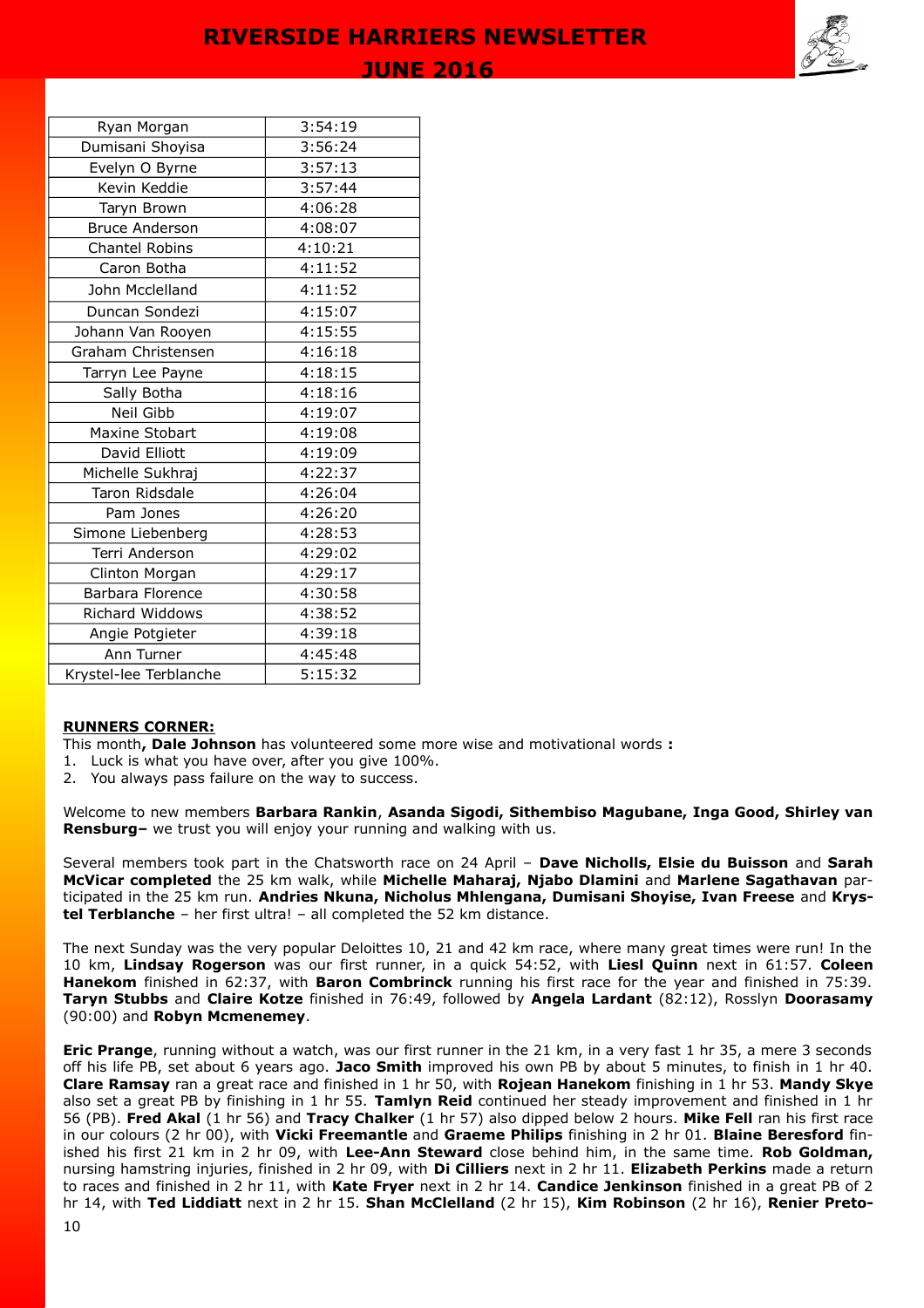

**rius** (2 hr 21) and **Alan Fryer** (2 hr 22) were next to finish. **Helen Marshall** (2 hr 27) dipped below 2 hr 30 for the first time, with **Margie Liddiatt** next in 2 hr 29. **Noreen Everton** (2 hr 31) and **Bronwyn Kirk** (2 hr 34) were next to finish, while **Lea Hollinshead** and **Tezz Olds** finished in 2 hr 35. **Hannelie Lourens** and **Antone van Rooyen** finished in 2 hr 37, with **Sally Goldman** next in 2 hr 42**. Ellie Gillies** improved her time to 2 hr 42, with **Eileen Anderson** (2 hr 47) and **Gale Viljoen** (2 hr 52) next. **Chris Doorasamy** (2 hr 55), **Elsie du Buisson** (2 hr 56**), Sarah McVicar** (2 hr 56), **Juanita Sutton** (2 hr 59) and **Dave Nicholls** (3 hr 04) finished next.

**Nicola Hewitt** had another great run and was our first marathon finisher (3 hr 37), with **Larry Wood** next in 3 hr 43. **Geoff Speirs** and **Nick Tingle** (PB) finished in 3 hr 47, while **Zaheera Khan** finished her first marathon in 3 hr 50. **Ryan Morgan** finished in 3 hr 54, with **Dumisani Shoyise** next in 3 hr 56. **Evelyn O' Byrne** had a great run (3 hr 57), while **Kevin Keddie** also dipped below 4 hr by finishing in 3 hr 57. We had 9 members going sub 4 hours, great stuff! **Taryn Brown** finished in 4 hr 06, coming back from injury, while **Bruce Anderson** finished in 4 hr 08. **Chantel Robins** had a great run and improved her best time to 4 hr 10, with **John Mclelland** and **Caron Botha** next in 4 hr 11. **Duncan Sondezi** and **Johann van Rooyen** finished in 4 hr 15, followed by **Graham Christensen** (4 hr 16), **Tarryn Payne** and **Sally Botha** (4 hr 18), and **Neill Gibb** and **Maxine Stobart** (4 hr 19). **Dave Elliott** finished in 4 hr 19, with **Michelle Maharaj** (PB) next in 4 hr 22, **Taron Ridsdale** and **Pam Jones** were next in 4 hr 26, while **Simone Liebenberg** (4 hr 28) also achieved a PB! **Terri Anderson** and **Clint Morgan** finished in 4 hr 29, **Barbara Florence** in 4 hr 30 and **Richard Widdows** in 4 hr 38. Next to finish were **Angie Potgieter** (4 hr 39), **Ann Turner** (4 hr 45) and **Krystel Terblanche** (5 hr 15). Thanks to **Nicola Hewitt, Simone Liebenberg** and friends for putting the club tent up. Between the 4 races, we had 83 members, great turnout!

Several members names appear in the results under "Glenwood Harriers", so please, when entering races online, please double check that the club name is shown as "Riverside Harriers".

**Nigel Sherriff and Melanie Wagner** did a bit of travelling, and did 4 races, all over South Africa, in 10 days - . Richards Bay 21 km, Hibiscus Coast 24 km, Colgate 15 km in Boksburg MiWay Wally Hayward 21 km in Centurion!!

Congratulations to **Bruce** and **Eileen Anderson** on their wedding!

We have to say farewell to **Vicki Freemantle**, who is leaving us to go and settle in Nieu-Seeland, all the best!

On Saturday 7 May we hosted our annual Pub Run, and, although it poured with welcome rain during the night, we had perfect conditions, as we made our way from pub to pub in the early morning! We once again were very prominent on the streets with our traditional social uniform! For many of us it was a first time we visited the Mili tary Pub in NMR Avenue. Thanks again to **Leslie Ogle** and **Debbie Marshall** for arranging this fun event, and to **Dale Johnson** for being a fine Fines Master! **Dale** and **Craig Speirs** then followed this up with a mid-day 30 km run, as final long run for Comrades.

The next day was the Durban 21 and 42 km race, which many of us entered, but few actually ran. **Eric Prange, Emile Streicher** and **Clare Mangan** took the club tent, chairs and cool box with drinks to the finish venue, got soaking wet, waited for **Brett** and **Monique Ward** to arrive, had a very short chat and agreed on a DNS, watched the start, took the tent down, got even more wet (we know skin is waterproof, but there is a fine line between sensible and foolish!) – hats off to those who endured the downpour and completed the 21 km (**Andries Nkuna**) and 42 km (**Duncan Sondezi** – 3 hr 41 and **Scott Couper** – 3 hr 50) ! The marathon winning time was a very fast 2 hr 14!

We had several PB's at the time trial on Wednesday 11 May – **Candice Jenkinson** (29:36), **Louis Botha** (39:21) and **Brett Ward** (28:16) in the 5 km, and **Larry Wood** (38:51) in the 8 km – well done!

The next race was the Starling Plumbers 10 and 21 km, in Mnt Edgecombe, where the 10 km was the 5<sup>th</sup> leg of our 10 x 10 KM Challenge. **Lindsey Rogerson** was our first runner in the 10 km, in 46:30, followed by **Monique Ward,** in a PB of 47:53, and also 2nd in her age category, congratulations! **Barbara Florence** (59:17) and **Clare Mangan** (59:28) dipped below 60 minutes, with **Brett Ward** and **Emile Streicher** also timing it well, to earn a bonus point, by finishing in 60:58. **Patrick Rostenne**, with no training (except the Pub Run), was next, in 61:11. **Ted Liddiatt** (62:35) was next, followed by **Liesl Quinn** and her brother **Llewellyn Anderson** (67:28), **Lea Hollinshead** (69:47), **Margie Liddiatt** (71:26), **Fiona Calitz** (72:30), **Tracey Wittstock** (75:20), **Di Ching** (81:30), **Zanele Dlamini** (80:00), **Juanita Sutton** (84:36), **Rose Whittington** (89:06), **Janis Nicholls** (91:08) and **Tracey Blakeway** (93:43) – things are very congested on the 10 x 10 km scoreboard!

**Andries Nkuna** was our first runner in the 21 km, in 1 hr 35, while **Nicola Hewitt** paced **Sally Botha** and **Tarryn Payne** to a PB of 1 hr 51! **Clare Ramsay** was next in 1 hr 55, while **Chantel Robins** finished in a PB of 2 hr 00! **Andrea Moroney** was next in 2 hr 03, followed by **Lawrence Avis** (2 hr 04), **Lee-Anne Steward** (2 hr 15),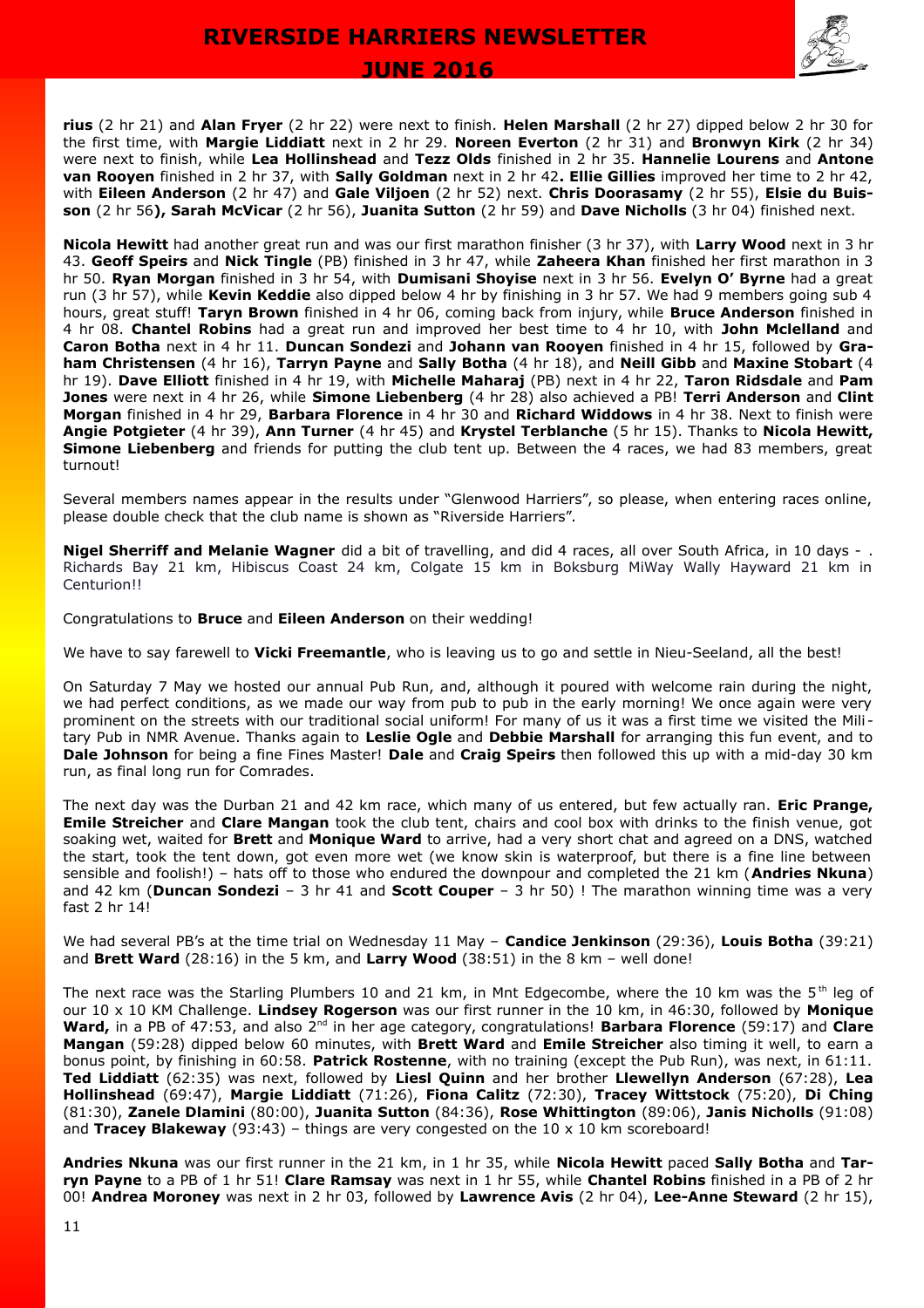

 **JUNE 2016** 

**Michelle Maharaj** (2 hr 20), **Dale Johnson** and **Craig Speirs** (2 hr 22 – a PW for Craig, they ran at a slow pace and had compulsory walks after every 5 km, Comrades preparation!), **Njabulo Dlamini** (2 hr 24), and the trio of walkers – **Elsie du Buisson** and **Sarah McVicar** (3 hr 01) and **Dave Nicholls** (3 hr 08) – it was a great morning for running, and many of the runners and walkers finished the morning off with breakfast at Remos!

We had a great Pre- Comrades evening on Wednesday 18 May, where Comrades legend **Boysie van Staden** shared some of his memories with us – with a best time of 5 hr 37, he was very well qualified to chat to us! It was an inspiring talk, with many interesting pieces of information shared. Thanks to all the club ladies for the food provided, and to **Leslie Ogle** for the arrangements.

We wish **Craig Tibshraeny** and **Christo janse van Rensburg** speedy recoveries, after their recent leg operations, hope to see you back on the road soon. Also a speedy recovery to **Jono Whittington**, who very recently had to undergo an operation.

#### **Walkers News - APRIL 2016:**

The walkers (and run / walkers) are going from strength to strength, with many of them taking part in the ECR Big Walk.

\*\*\*\*\*\*\*\*\*\*\*\*\*\*\*\*\*\*\*\*\*\*\*\*\*\*\*\*\*\*\*\*

### **This month 1 year ago:**

We had 43 Comrades entries. **Duncan Sondzi** completed the Deloittes 42 km in 3 hr 29. **Dave Williams**, who has run 40 Comrades marathons, was our speaker at the pre-Comrades function. Gordon Truluck completed his 2<sup>nd</sup> Comrades, 37 years after his first one in 1977!

#### **This month 5 years ago:**

**Nicholus Mhlengana** completed the Queensbourgh Mineshaft 21 km in 1 hr 20. **Scott Couper** joined our club. **Mike Lock** entered the Verulam 10 km, missed the turnoff point and ended up running 21 km! **Craig Speirs** shared his experiences and gave last minute tips at our pre-Comrades evening.

#### **This month 10 years ago:**

We had 11 entries in Comrades 2006. The great **Wally Hayward** died on 28 April 2006. **Nigel Sherriff** ran the fastest 5 km (21:32) and **Dale Johnson** the fastest 8 km (36:03) year to date.

#### **This month 15 years ago:**

We had 27 Comrades entries.

**Clare Mangan** entered the Midlands Meander 42 km, but planned to run to the half-way mark only. The organiz ers did not allow cars on the road, so her friends could not fetch her at the half-way mark, and she had to run 32 km!

During hectic collection of numbers for the Indian Ocean marathon (which we hosted), a runner asked **Emile Streicher,** who was handing out numbers, "Do you have a big field?" After searching for a while, Emile looked up, and asked the runner if **Bigfield** has pre-entered, as he could not find his number!

**Don Coskey** and **Paul Bergset** were fines masters at the pub run, in fact initiated by **Lawrence Avis**, a few years earlier, to celebrate his birthday.

#### **This month 18 years ago:**

**Helen Lucre** was our pre- Comrades speaker. **Anton Els** completed Comrades 1998 in 7 hr 10, with **Bernie Bass** just missing his Silver medal (7 hr 30:58). Members in 2016, who finished Comrades in 1998: **Craig Speirs** ; 8 hr 53 **Emile Streicher** : 9 hr 56 **Mike Lock** : 10 hr 06 **Lawrence Avis** : 10 hr 26 **Patrick Rostenne** : 10 hr 37 **Donovan Calvert**: 10 hr 48 **Louis & Jackie Botha** : 10 hr 54 **Christo janse van Rensburg** : 10 hr 55

### **Mail received:**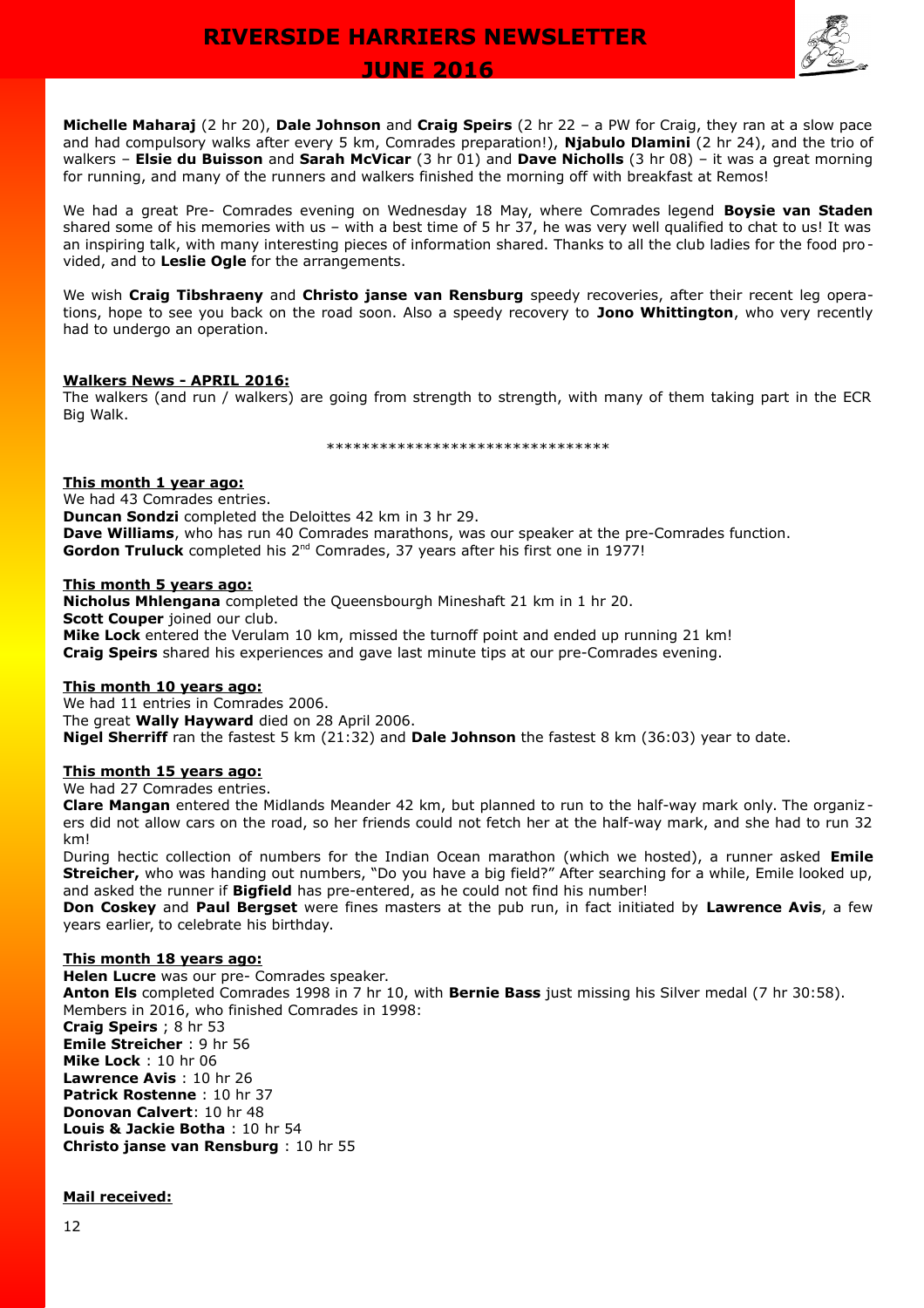

 **JUNE 2016** 

I have raised R5200 so far for the Sunflower fund, R1400 of which came from Riverside members sponsoring and donating. I am so so chuffed. Candice Jenkinson

#### \*\*\*\*\*\*\*\*\*\*\*\*\*\*\*\*\*\*\*\*\*\*\*\*\*\*\*\*\*\*\*\*\*\*\*\*

As far as the Deloitte's goes, what can I say. I just felt good on the day. For me there were several factors at play. Yes, there were the hours of training, the sacrifices, dieting and mental preparation, but the single most important factor was starting on the 10km start line. You won't believe what a mental boost it gives you to start a race 11 km in front of everyone else. The rest as they say is history.

Baron Combrinck (after entering the 21 km, but then decided to run the 10 km!)

#### \*\*\*\*\*\*\*\*\*\*\*\*\*\*\*\*\*\*\*\*\*\*\*\*\*\*\*\*\*\*\*\*\*\*\*\*

To my running friends. I am unfortunately pulling out of Comrades this year due to an exciting overseas business trip. Thank you to all my running friends and training partners - it has not been the easiest training season for me, but your cameraderie, friendship and support has been amazing - this is why I run, and will continue to run. So I'm all trained up for Comrades, and desperately in need of an alternative running challenge in the next month or so that will cure me of my Comrades FOMO, give me focus and won't cost the earth. I thought of Valley Run but don't have enough time to meet the fundraising requirements. Suggestions anyone? - does not have to be an ultra.

Andrea Moroney

#### \*\*\*\*\*\*\*\*\*\*\*\*\*\*\*\*\*\*\*\*\*\*\*\*\*\*\*\*\*\*\*\*\*\*\*\*\*\*\*\*

Thanks for the news updates, enjoy the pre-Comrades evening... see you on the road in the usual spot (I'll be visiting from Sydney and running Comrades in Old Eds colours again)! Please say hi to all.

Cheers, Meryl Rahme, Australia

#### \*\*\*\*\*\*\*\*\*\*\*\*\*\*\*\*\*\*\*\*\*\*\*\*\*\*\*\*\*\*\*\*\*\*\*\*\*\*\*\*\*

Just ran my 94th marathon, **alone**, from V&A in Cape Town, via Camps Bay and Chapmans to Brass Bell on my 64th birthday. Had fish and chips with nice wine afterwards, beautiful weather, but pretty tough last 10 km as helpers were too strong and keep going ahead!!!! Enjoy your Comrades day !!! Lawrence Avis

\*\*\*\*\*\*\*\*\*\*\*\*\*\*\*\*\*\*\*\*\*\*\*\*\*\*\*\*\*\*\*\*\*\*\*

#### **Quotes of the month:**

**Emile Streicher:** "I am getting nervous about Comrades, and I am not even running". **Person taking entries at Starling Plumbers race, to Lawrence Avis:**"How old are you sir?" **Lawrence Avis: 64 years.** 

**Race person :**"Oh, ok, at age 70 you don't need to pay race entry fees".

#### **Birthdays:**

| Mav | Name              | June | Name               | July | Name             |
|-----|-------------------|------|--------------------|------|------------------|
| 2   | Andrew Perkins    |      | Krystel Terblanche | 9    | Jane Brett       |
| 5   | Terri Atkinson    |      | Neela Naidoo       | 10   | Coleen Hanekom   |
| 9   | Taron Ridsdale    | 2    | Donovan Calvert    | 12   | Gordon Truluck   |
| 10  | Tracy Blakeway    |      | Greg Labuscagne    | 12   | Graeme Philips   |
| 14  | Duncan Sondezi    | 9    | Vanessa Julius     | 12   | Paul Ginn        |
| 15  | Glynnis Scallan   | 10   | Craig Bergset      | 17   | Eric Prange      |
| 19  | Jackie Botha      | 11   | Patrick Rostenne   | 18   | Angela Johnson   |
| 20  | Barbara Rankin    | 14   | Clare Ramsay       | 18   | Pam Jones        |
| 22  | Lawrence Avis     | 19   | Nic Tingle         | 20   | Ampie Niehaus    |
| 23  | Rob Goldman       | 21   | Tracy Chalker      | 22   | Craig Tibshraeny |
| 24  | Margaret Marshall | 21   | Taryn Mundell      | 25   | Taryn Stubbs     |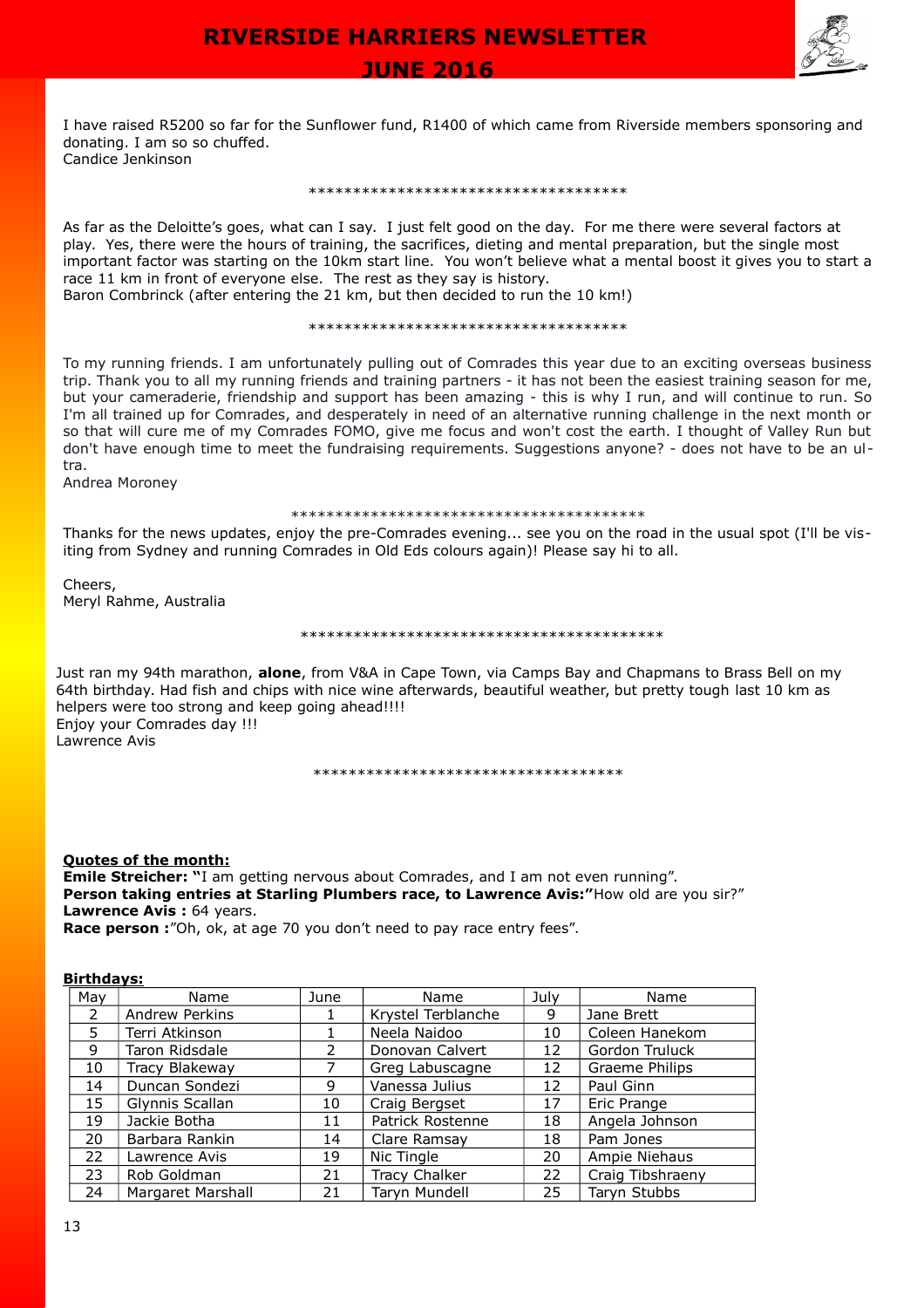## **JUNE 2016**



| 24 | Heidi Sclanders | 25 | Margie Liddiatt   | 26 | Larry Wood |
|----|-----------------|----|-------------------|----|------------|
| 25 | Eileen Anderson | 25 | Elizabeth Perkins |    |            |
|    |                 | 26 | Lea Hollinshead   |    |            |
|    |                 | 28 | Lindsey Rogerson  |    |            |
|    |                 | 29 | Ivan Freese       |    |            |
|    |                 | 30 | Wessel Cronje     |    |            |

#### **HUMOUR:**

The other day I witnessed a robbery by three armed men. In fact, now that I think back, they all had two arms.

#### 6. **2016 COMMITTEE MEMBERS:**

**Chairman :** Clare Mangan (031 3031422 -w ) **Social Conveners** : Leslie Ogle & Debbie Marshall<br>**Walkers**: Leslie Ogle **Walkers:<br>Kit : Kit :** Nicola Hewitt<br> **Treasurer:** Eric Prange **Treasurer:** Eric Prange<br> **Secretary**: Emile Streic Emile Streicher (083 449 8308 -cell; <u>estreicher@absamail.co.za</u>)<br>Craig Speirs **Road Captain : Social Media/PRO :** Dale Johnson

### 7. **2016 RACE DATES:**

Ref the KZNA booklet and weekly mails for full race details.